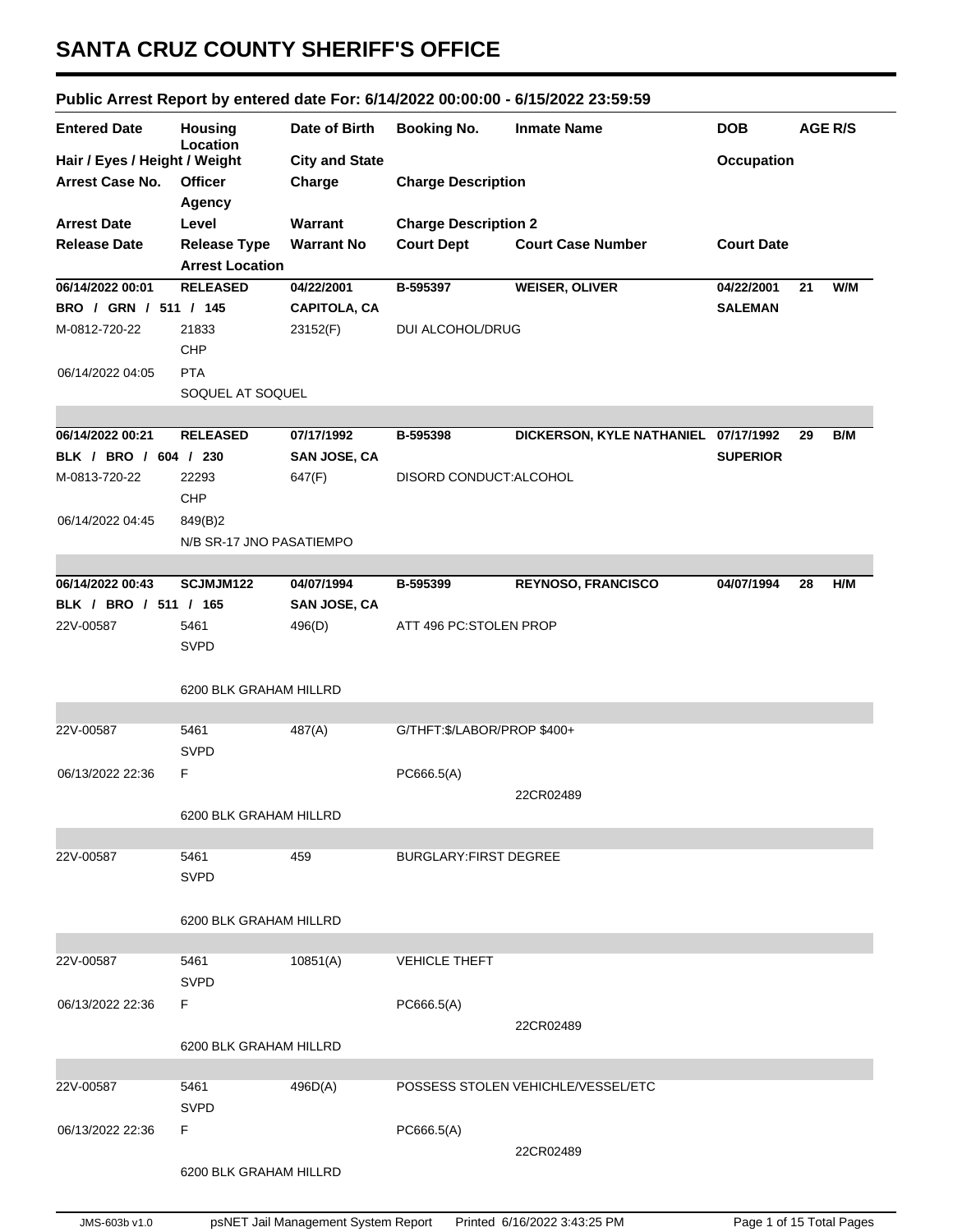| 22V-00587             | 5461<br><b>SVPD</b>                | 459                    | BURGLARY:SECOND DEGREE        |                         |               |    |     |
|-----------------------|------------------------------------|------------------------|-------------------------------|-------------------------|---------------|----|-----|
| 06/13/2022 22:36      | F                                  |                        | PC666.5(A)                    |                         |               |    |     |
|                       |                                    |                        |                               | 22CR02489               |               |    |     |
|                       | 6200 BLK GRAHAM HILLRD             |                        |                               |                         |               |    |     |
| 22V-00587             | 5461                               | 21310                  | CARRY CON/DIRK OR DAGGER MISD |                         |               |    |     |
|                       | <b>SVPD</b>                        |                        |                               |                         |               |    |     |
| 06/13/2022 22:36      | F.                                 |                        | PC666.5(A)                    |                         |               |    |     |
|                       |                                    |                        |                               | 22CR02489               |               |    |     |
|                       | 6200 BLK GRAHAM HILLRD             |                        |                               |                         |               |    |     |
| 22V-00587             | 5461                               | 459                    | <b>BURGLARY:SECOND DEGREE</b> |                         |               |    |     |
|                       | <b>SVPD</b>                        |                        |                               |                         |               |    |     |
| 06/13/2022 22:36      | F.                                 |                        | PC666.5(A)                    |                         |               |    |     |
|                       |                                    |                        |                               | 22CR02489               |               |    |     |
|                       | 6200 BLK GRAHAM HILLRD             |                        |                               |                         |               |    |     |
| 22V-00587             | 5461                               | 594(A)                 | <b>VANDALISM</b>              |                         |               |    |     |
|                       | <b>SVPD</b>                        |                        |                               |                         |               |    |     |
| 06/13/2022 22:36      | F.                                 |                        | PC666.5(A)                    |                         |               |    |     |
|                       |                                    |                        |                               | 22CR02489               |               |    |     |
|                       | 6200 BLK GRAHAM HILLRD             |                        |                               |                         |               |    |     |
| 06/14/2022 01:35      | <b>RELEASED</b>                    | 05/10/2002             | B-595400                      | <b>ECHEVERRIA, JOSE</b> | 05/10/2002    | 20 | H/M |
| BLK / BRO / 505 / 125 |                                    | <b>WATSONVILLE, CA</b> |                               |                         |               |    |     |
| 22W-02070             | 426                                | 417(A)(1)              | EXHIBIT DEADWPN:NOT F/ARM     |                         |               |    |     |
|                       | <b>WPD</b>                         |                        |                               |                         |               |    |     |
| 06/13/2022 17:42      | м                                  |                        | <b>REBOOK</b>                 |                         |               |    |     |
| 06/14/2022 01:41      | <b>OTHER</b><br>1-100 BLK BEACH ST |                        | <b>REBOOK</b>                 |                         |               |    |     |
|                       |                                    |                        |                               |                         |               |    |     |
| 06/14/2022 02:06      | <b>RELEASED</b>                    | 06/25/1994             | B-595401                      | <b>CARDINAL, KELLYN</b> | 06/25/1994    | 27 | W/F |
| BRO / BRO / 503 / 230 |                                    | <b>SANTA CRUZ, CA</b>  |                               |                         |               |    |     |
| 22S-03429             | 138                                | 647(F)                 | DISORD CONDUCT:ALCOHOL        |                         |               |    |     |
| 06/14/2022 06:02      | <b>SCPD</b><br>849(B)2             |                        |                               |                         |               |    |     |
|                       | OCEAN STREET/JEWELL ST             |                        |                               |                         |               |    |     |
|                       |                                    |                        |                               |                         |               |    |     |
| 06/14/2022 02:31      | <b>RELEASED</b>                    | 01/09/1987             | B-595402                      | ELLEBRACHT, JOHN JOESPH | 01/09/1987    | 35 | W/M |
| BLN / BLU / 603 / 280 |                                    | <b>SANTA CRUZ, CA</b>  |                               |                         | <b>WELDER</b> |    |     |
| F-0152-720-22         | 22293                              | 23153(F)               | DUI ALC/DRUG:CAUSE BOD INJ    |                         |               |    |     |
| 06/14/2022 06:03      | <b>CHP</b><br><b>BOND</b>          |                        |                               |                         |               |    |     |
|                       | OCEAN ST EXT AT JEWEL ST           |                        |                               |                         |               |    |     |
|                       |                                    |                        |                               |                         |               |    |     |
| 06/14/2022 08:07      | SCJMJFBUNKA0205/24/1994            |                        | B-595403                      | WEERASEKARA, THIVANKA   | 05/24/1994    | 28 | O/M |
| BRO / BRO / 507 / 114 |                                    | <b>WATSONVILLE, CA</b> |                               |                         |               |    |     |
| 2204472               |                                    |                        |                               |                         |               |    |     |
|                       | 12282                              | 12556(A)               | DISPLAY IN PUB: IMT F/ARM     |                         |               |    |     |
|                       | SCSO                               |                        |                               |                         |               |    |     |
|                       | 1-100 BLK MILLER AVE               |                        |                               | 22CR02490               |               |    |     |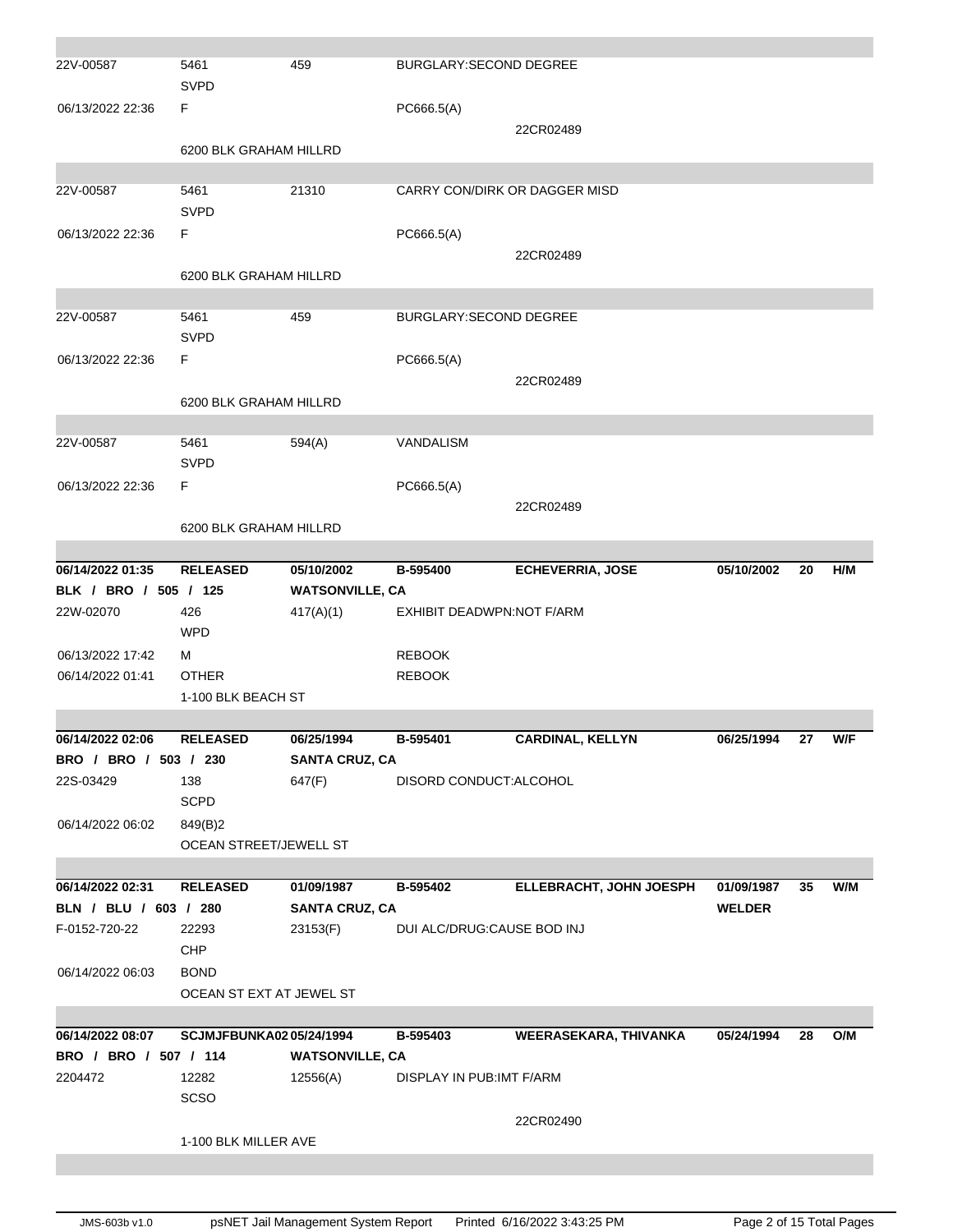| 2204472                                   | 12282<br><b>SCSO</b>           | 11364(A)                         | POSSESS UNLAW PARAPHANALIA |                          |                |    |            |
|-------------------------------------------|--------------------------------|----------------------------------|----------------------------|--------------------------|----------------|----|------------|
|                                           |                                |                                  |                            | 22CR02490                |                |    |            |
|                                           | 1-100 BLK MILLER AVE           |                                  |                            |                          |                |    |            |
|                                           |                                |                                  |                            |                          |                |    |            |
| 2204472                                   | 12282<br><b>SCSO</b>           | 1203.2(A)                        | PROB VIOL:REAREST/REVOKE   |                          |                |    |            |
|                                           |                                |                                  |                            | 22CR00019                |                |    |            |
|                                           | 1-100 BLK MILLER AVE           |                                  |                            |                          |                |    |            |
|                                           |                                |                                  |                            |                          |                |    |            |
| 2204472                                   | 12282                          | 466                              | POSSESS BURGLARY TOOLS     |                          |                |    |            |
|                                           | SCSO                           |                                  |                            |                          |                |    |            |
|                                           |                                |                                  |                            | 22CR02490                |                |    |            |
|                                           | 1-100 BLK MILLER AVE           |                                  |                            |                          |                |    |            |
|                                           |                                |                                  |                            |                          |                |    |            |
| 06/14/2022 08:33<br>BRO / BLU / 600 / 175 | <b>SCJMJFBUNKB0104/17/1975</b> |                                  | B-595404                   | <b>ALLEN, KAI RAY</b>    | 04/17/1975     | 47 | W/M        |
| 22S-03433                                 | 145                            | <b>WATSONVILLE, CA</b><br>1203.2 | PROB VIOL:REARREST/REVOKE  |                          |                |    |            |
|                                           | <b>SCPD</b>                    |                                  |                            |                          |                |    |            |
|                                           |                                |                                  |                            | 20CR00221                |                |    |            |
|                                           | <b>MORA ST</b>                 |                                  |                            |                          |                |    |            |
|                                           |                                |                                  |                            |                          |                |    |            |
| 22S-03433                                 | 145                            | 11364(A)                         | POSSESS UNLAW PARAPHANALIA |                          |                |    |            |
|                                           | <b>SCPD</b>                    |                                  |                            |                          |                |    |            |
|                                           |                                |                                  |                            | 22CR02491                |                |    |            |
|                                           | <b>MORA ST</b>                 |                                  |                            |                          |                |    |            |
| 06/14/2022 10:20                          | <b>RELEASED</b>                | 03/20/2000                       | B-595405                   | <b>DARCEY, EMILY ANN</b> | 03/20/2000     | 22 | <b>W/F</b> |
| BRO / BLU / 500 / 120                     |                                | SOQUEL, CA                       |                            |                          | <b>BARISTA</b> |    |            |
| M0046-720-22                              | 08982                          | 23152(A)                         | DUI ALCOHOL                |                          |                |    |            |
|                                           | SC MJ                          |                                  |                            |                          |                |    |            |
| 06/14/2022 10:20                          | м                              |                                  | DA'S LETTER                |                          |                |    |            |
| 06/14/2022 10:36                          | <b>PTA</b>                     |                                  |                            |                          |                |    |            |
|                                           | 200 BLK WATER ST               |                                  |                            |                          |                |    |            |
| M0046-720-22                              | 08982                          | 23152(B)                         | DUI ALCOHOL/0.08 PERCENT   |                          |                |    |            |
|                                           | SC MJ                          |                                  |                            |                          |                |    |            |
| 06/14/2022 10:20                          | М                              |                                  | <b>DA'S LETTER</b>         |                          |                |    |            |
| 06/14/2022 10:36                          | <b>PTA</b>                     |                                  |                            |                          |                |    |            |
|                                           | 200 BLK WATER ST               |                                  |                            |                          |                |    |            |
|                                           |                                |                                  |                            |                          |                |    |            |
| M0046-720-22                              | 08982                          | 65000                            | LOCAL ORDINANCE VIOL       |                          |                |    |            |
|                                           | SC MJ                          |                                  |                            |                          |                |    |            |
| 06/14/2022 10:20<br>06/14/2022 10:36      | Y<br><b>PTA</b>                |                                  | DA'S LETTER                |                          |                |    |            |
|                                           | 200 BLK WATER ST               |                                  |                            |                          |                |    |            |
|                                           |                                |                                  |                            |                          |                |    |            |
| 06/14/2022 11:02                          | SCJMJM221                      | 08/05/1996                       | B-595406                   | <b>FERNANDEZ, ANGEL</b>  | 08/05/1996     | 25 | H/M        |
| BLK / BRO / 505 / 130                     |                                | <b>WATSONVILLE, CA</b>           |                            |                          |                |    |            |
| 22CR01612                                 | 12961                          | 3455                             | PRCS VIOLATION             |                          |                |    |            |
|                                           | <b>SCSO</b>                    |                                  |                            |                          |                |    |            |
| 06/14/2022 10:00                          | F.                             |                                  | SNT 180 / CTS 0            |                          |                |    |            |
|                                           |                                |                                  |                            | 22CR01612                |                |    |            |
|                                           | 700 BLK OCEAN ST               |                                  |                            |                          |                |    |            |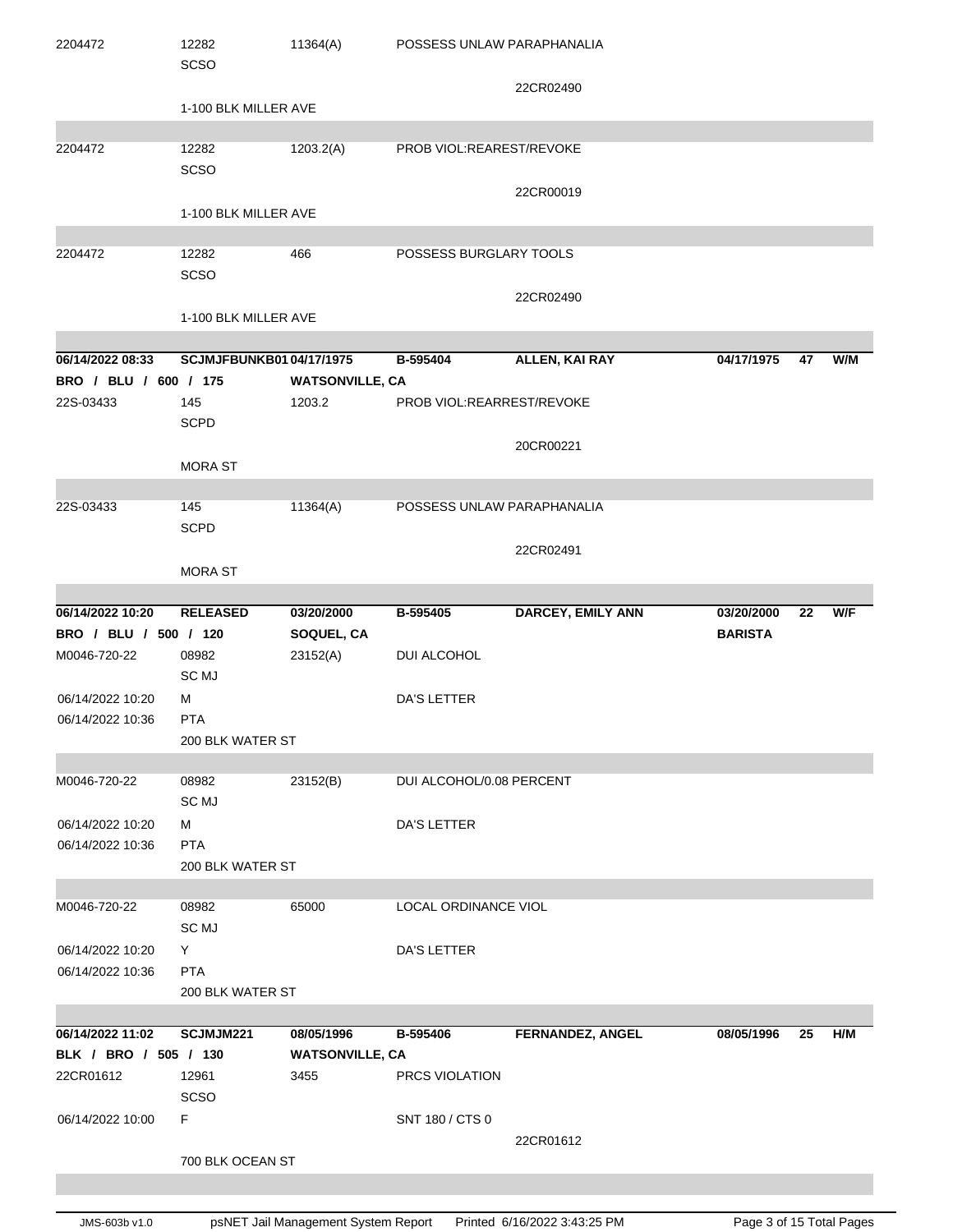| 06/14/2022 11:38      | SCJMJ011                  | 10/15/1996             | B-595407                   | PETRUSICH, BENJAMIN CLARK 10/15/1996 | 25 | W/M |
|-----------------------|---------------------------|------------------------|----------------------------|--------------------------------------|----|-----|
| BRO / BLU / 601 / 155 |                           | <b>SANTA CRUZ, CA</b>  |                            |                                      |    |     |
| 22S-03435             | 191                       | 647(F)                 | DISORD CONDUCT:ALCOHOL     |                                      |    |     |
|                       | <b>SCPD</b>               |                        |                            |                                      |    |     |
|                       | 100 BLK DAKOTA AVE        |                        |                            |                                      |    |     |
|                       |                           |                        |                            |                                      |    |     |
| 22S-03435             | 191                       | 647(H)                 | LOITER/ETC PRIVATE PROP    |                                      |    |     |
|                       | <b>SCPD</b>               |                        |                            |                                      |    |     |
|                       |                           |                        |                            |                                      |    |     |
|                       | 100 BLK DAKOTA AVE        |                        |                            |                                      |    |     |
| 22S-03435             | 191                       | 3056                   | VIOLATION OF PAROLE:FEL    |                                      |    |     |
|                       | <b>SCPD</b>               |                        |                            |                                      |    |     |
|                       |                           |                        |                            | BG3643                               |    |     |
|                       | 100 BLK DAKOTA AVE        |                        |                            |                                      |    |     |
|                       |                           |                        |                            |                                      |    |     |
| 06/14/2022 11:51      | <b>SCJMJISAFE21</b>       | 07/29/1975             | B-595408                   | GALLEGOS, BERNARDO HUGO 07/29/1975   | 46 | H/M |
| BLK / BRO / 509 / 195 |                           | <b>WATSONVILLE, CA</b> |                            |                                      |    |     |
| 22W-02071             | 387                       | 166(C)(1)              | CONTEMPT: VIOL PROTECT ORD |                                      |    |     |
|                       | <b>WPD</b>                |                        |                            |                                      |    |     |
|                       |                           |                        |                            | 20CR01416                            |    |     |
|                       | 400 BLK JEFFERSON STREEET |                        |                            |                                      |    |     |
| 22W-02071             | 387                       | 11377(A)               | POSS CONTROLLED SUBSTANCE  |                                      |    |     |
|                       | <b>WPD</b>                |                        |                            |                                      |    |     |
|                       |                           |                        |                            |                                      |    |     |
|                       | 400 BLK JEFFERSON STREEET |                        |                            |                                      |    |     |
|                       |                           |                        |                            |                                      |    |     |
| 22W-02071             | 387                       | 273.6(A)               | VIO ORD: PREVNT DOMES VIOL |                                      |    |     |
|                       | <b>WPD</b>                |                        |                            |                                      |    |     |
|                       |                           |                        |                            | 20CR01416                            |    |     |
|                       | 400 BLK JEFFERSON STREEET |                        |                            |                                      |    |     |
|                       |                           |                        |                            |                                      |    |     |
| 22W-02071             | 387<br><b>WPD</b>         | 273.6(A)               | VIO ORD: PREVNT DOMES VIOL |                                      |    |     |
|                       |                           |                        |                            | 20CR01416                            |    |     |
|                       | 400 BLK JEFFERSON STREEET |                        |                            |                                      |    |     |
|                       |                           |                        |                            |                                      |    |     |
| 22W-02071             | 387                       | 273.6(A)               | VIO ORD: PREVNT DOMES VIOL |                                      |    |     |
|                       | <b>WPD</b>                |                        |                            |                                      |    |     |
|                       |                           |                        |                            | 20CR01416                            |    |     |
|                       | 400 BLK JEFFERSON STREEET |                        |                            |                                      |    |     |
|                       |                           |                        |                            |                                      |    |     |
| 22W-02071             | 387                       | 273.6(A)               | VIO ORD: PREVNT DOMES VIOL |                                      |    |     |
|                       | <b>WPD</b>                |                        |                            |                                      |    |     |
|                       | 400 BLK JEFFERSON STREEET |                        |                            | 20CR01416                            |    |     |
|                       |                           |                        |                            |                                      |    |     |
| 22W-02071             | 387                       | 602.5(A)               | ENTER NONCOMM DWELLING     |                                      |    |     |
|                       | <b>WPD</b>                |                        |                            |                                      |    |     |
|                       |                           |                        |                            | 20CR01416                            |    |     |
|                       | 400 BLK JEFFERSON STREEET |                        |                            |                                      |    |     |
|                       |                           |                        |                            |                                      |    |     |
| 22W-02071             | 387                       | 273.6(A)               | VIO ORD: PREVNT DOMES VIOL |                                      |    |     |
|                       |                           |                        |                            |                                      |    |     |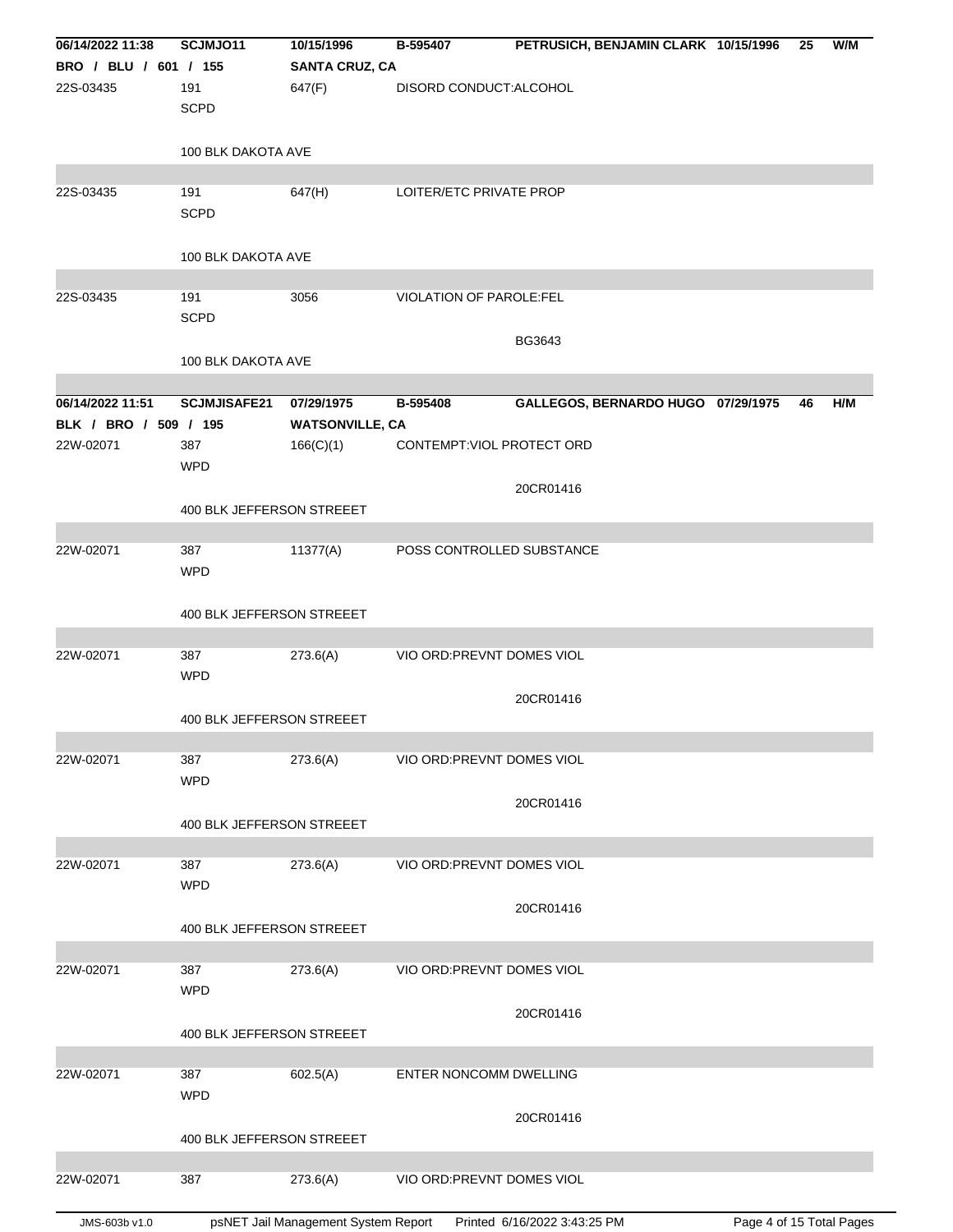| 400 BLK JEFFERSON STREEET<br>22W-02071<br>387<br>273.6(A)<br>VIO ORD: PREVNT DOMES VIOL                |           |  |
|--------------------------------------------------------------------------------------------------------|-----------|--|
|                                                                                                        |           |  |
|                                                                                                        |           |  |
|                                                                                                        |           |  |
| <b>WPD</b>                                                                                             |           |  |
| 20CR01416                                                                                              |           |  |
| 400 BLK JEFFERSON STREEET                                                                              |           |  |
| 11350<br>22W-02071<br>387<br>POSSESSION OF MOST COMMON DRUGS                                           |           |  |
| <b>WPD</b>                                                                                             |           |  |
| 20CR01416                                                                                              |           |  |
| 400 BLK JEFFERSON STREEET                                                                              |           |  |
|                                                                                                        |           |  |
| 22W-02071<br>387<br>273.6(A)<br>VIO ORD: PREVNT DOMES VIOL                                             |           |  |
| <b>WPD</b>                                                                                             |           |  |
| 20CR01416                                                                                              |           |  |
| 400 BLK JEFFERSON STREEET                                                                              |           |  |
|                                                                                                        |           |  |
| 22W-02071<br>387<br>273.6(A)<br>VIO ORD: PREVNT DOMES VIOL                                             |           |  |
| <b>WPD</b>                                                                                             |           |  |
| 20CR01416                                                                                              |           |  |
| 400 BLK JEFFERSON STREEET                                                                              |           |  |
|                                                                                                        |           |  |
| 22W-02071<br>387<br>11377<br>POSSESSION OF MOST COMMON DRUGS<br><b>WPD</b>                             |           |  |
|                                                                                                        |           |  |
|                                                                                                        |           |  |
| 20CR01416                                                                                              |           |  |
| 400 BLK JEFFERSON STREEET                                                                              |           |  |
| 06/14/2022 12:30<br>SCJMJGBUNKB0204/26/1998<br>B-595409                                                | H/F<br>24 |  |
| MAYA PUGA, JOHANNA ABIGAIL 04/26/1998<br><b>COOK</b><br>BLK / BRO / 503 / 145<br><b>SANTA CRUZ, CA</b> |           |  |
| <b>REMAND</b><br>191.5(A)<br><b>GR VEH MANSL WHILE INTOX</b><br>14146                                  |           |  |
| <b>SCSO</b>                                                                                            |           |  |
| F<br>06/14/2022 11:45<br>SNT 6 YRS 8 MOS CDC                                                           |           |  |
| 21CR00724                                                                                              |           |  |
| 700 BLK OCEAN ST                                                                                       |           |  |
|                                                                                                        |           |  |
| <b>REMAND</b><br>14146<br>23153(B)<br>DUI .08 ALCOHOL:BODLY INJ                                        |           |  |
| <b>SCSO</b>                                                                                            |           |  |
| 06/14/2022 11:45<br>F.<br>SNT 6 YRS 8 MOS CDC                                                          |           |  |
| 21CR00724                                                                                              |           |  |
| 700 BLK OCEAN ST                                                                                       |           |  |
| 06/14/2022 13:19<br><b>RELEASED</b><br>09/20/1976<br>B-595410<br>09/20/1976                            | 45<br>H/M |  |
| BRO / BLK / 600 / 265<br><b>SANTA CRUZ, CA</b><br><b>DRIVER</b>                                        |           |  |
| 22S-03182<br>175<br>273.5(A)<br>INF CORP INJ:SPOUSE/COHAB                                              |           |  |
| <b>SCPD</b>                                                                                            |           |  |
| <b>BOND</b><br>06/14/2022 16:41                                                                        |           |  |
| 1000 BLK OCEAN ST                                                                                      |           |  |
|                                                                                                        |           |  |
| 06/14/2022 13:43<br>SCJMJFBUNKD0203/04/1990<br>B-595412<br>03/04/1990                                  | 32<br>H/M |  |
| BLK / BLK / 507 / 125<br><b>WATSONVILLE, CA</b><br><b>HEALTH CARE</b>                                  |           |  |
| 21CR00290<br>14636<br>243(E)(1)<br>BAT:SPOUSE/EX SP/DATE/ETC                                           |           |  |
| <b>SCSO</b><br>06/14/2022 11:30<br>BW<br>SNT 60 / 3 CTS<br>м                                           |           |  |

JMS-603b v1.0 psNET Jail Management System Report Printed 6/16/2022 3:43:25 PM Page 5 of 15 Total Pages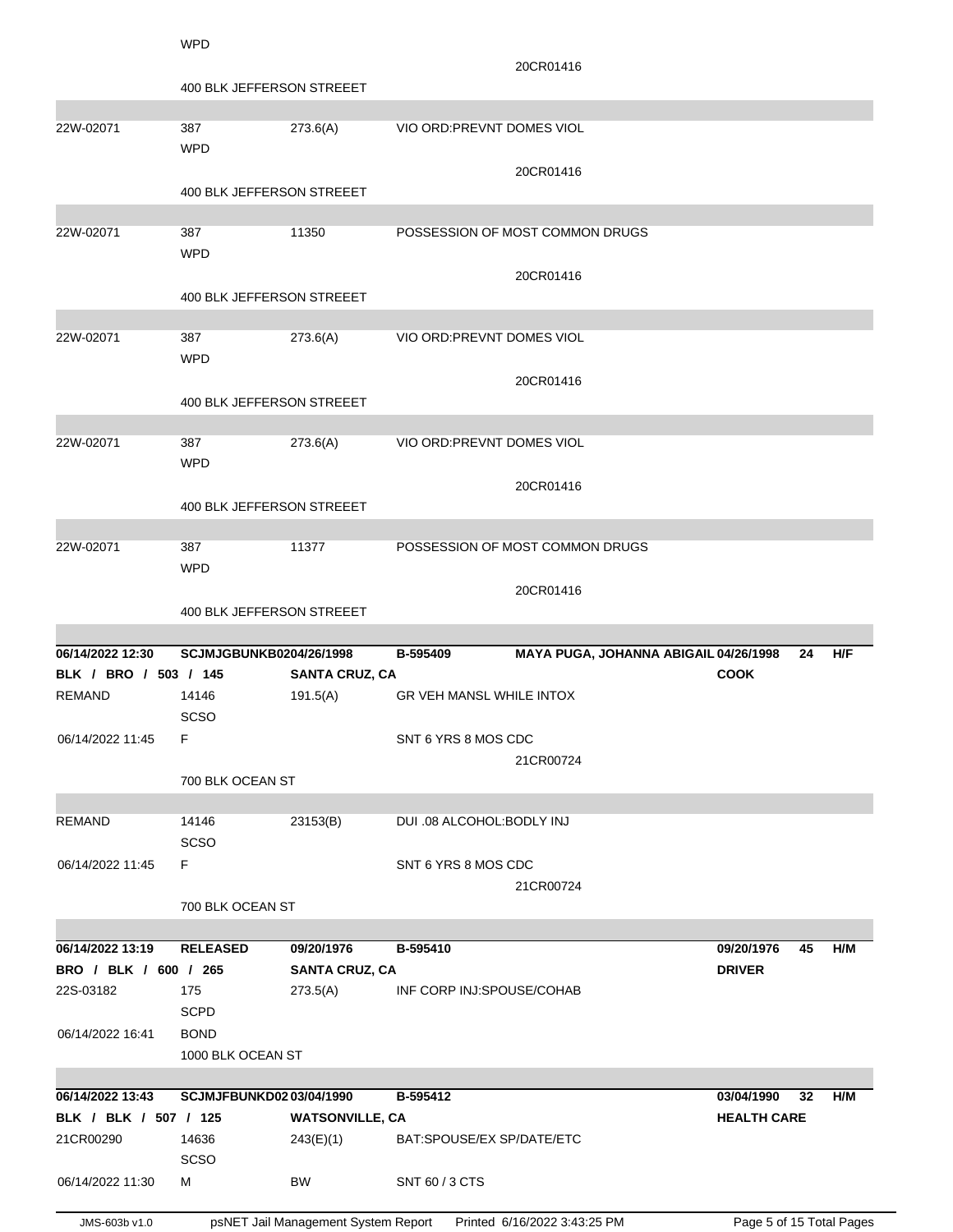|                       |                         | 21CR00290              |                             | 21CR00290 |            |    |     |
|-----------------------|-------------------------|------------------------|-----------------------------|-----------|------------|----|-----|
|                       | SANTA CLARA JAIL        |                        |                             |           |            |    |     |
|                       |                         |                        |                             |           |            |    |     |
| 21CR00290             | 14636<br>SCSO           | 273A(B)                | WILLFUL CRUELTY TO CHILD    |           |            |    |     |
| 06/14/2022 11:30      | м                       | BW                     | SNT 60 / 3 CTS              |           |            |    |     |
|                       |                         | 21CR00290              |                             | 21CR00290 |            |    |     |
|                       | SANTA CLARA JAIL        |                        |                             |           |            |    |     |
| 06/14/2022 14:08      | SCJMJFBUNKD0311/23/1981 |                        | B-595413                    |           | 11/23/1981 | 40 | B/M |
| BLK / BRO / 602 / 230 |                         | <b>WATSONVILLE, CA</b> |                             |           |            |    |     |
| 21CR05819             | 11453                   | 487(A)                 | G/THFT:\$/LABOR/PROP \$400+ |           |            |    |     |
|                       | <b>SCSO</b>             |                        |                             |           |            |    |     |
|                       |                         | 20CR03484              |                             | 20CR03484 |            |    |     |
|                       | <b>SANTA CLARA JAIL</b> |                        |                             |           |            |    |     |
|                       |                         |                        |                             |           |            |    |     |
| 21CR05819             | 11453<br>SCSO           | 496(A)                 | REC KNWN STOLN PROP -\$950  |           |            |    |     |
|                       |                         | 20CR03484              |                             | 20CR03484 |            |    |     |
|                       | SANTA CLARA JAIL        |                        |                             |           |            |    |     |
|                       |                         |                        |                             |           |            |    |     |
| 21CR05819             | 11453                   | 530.5(C)(3)            | POSS ID OF 10+ PRSN: WID    |           |            |    |     |
|                       | <b>SCSO</b>             |                        |                             |           |            |    |     |
|                       | <b>SANTA CLARA JAIL</b> | 20CR03484              |                             | 20CR03484 |            |    |     |
|                       |                         |                        |                             |           |            |    |     |
| 21CR05819             | 11453                   | 243(E)(1)              | BAT:SPOUSE/EX SP/DATE/ETC   |           |            |    |     |
|                       | <b>SCSO</b>             |                        |                             |           |            |    |     |
|                       |                         | 21CR02529              |                             | 21CR02529 |            |    |     |
|                       | <b>SANTA CLARA JAIL</b> |                        |                             |           |            |    |     |
|                       |                         |                        |                             |           |            |    |     |
| 21CR05819             | 11453<br><b>SCSO</b>    | 243(E)(1)              | BAT:SPOUSE/EX SP/DATE/ETC   |           |            |    |     |
|                       |                         | 21CR05819              |                             | 21CR05819 |            |    |     |
|                       | SANTA CLARA JAIL        |                        |                             |           |            |    |     |
|                       |                         |                        |                             |           |            |    |     |
| 21CR05819             | 11453                   | 166(C)(1)              | CONTEMPT: VIOL PROTECT ORD  |           |            |    |     |
|                       | <b>SCSO</b>             |                        |                             |           |            |    |     |
|                       |                         | 21CR05819              |                             | 21CR05819 |            |    |     |
|                       | SANTA CLARA JAIL        |                        |                             |           |            |    |     |
| 21CR05819             | 11453                   | 273.5(A)               | INF CORP INJ:SPOUSE/COHAB   |           |            |    |     |
|                       | SCSO                    |                        |                             |           |            |    |     |
|                       |                         | 21CR05819              |                             | 21CR05819 |            |    |     |
|                       | SANTA CLARA JAIL        |                        |                             |           |            |    |     |
|                       |                         |                        |                             |           |            |    |     |
| 21CR05819             | 11453                   | 236                    | <b>FALSE IMPRISONMENT</b>   |           |            |    |     |
|                       | <b>SCSO</b>             |                        |                             |           |            |    |     |
|                       |                         | 21CR05819              |                             | 21CR05819 |            |    |     |
|                       | SANTA CLARA JAIL        |                        |                             |           |            |    |     |
|                       |                         |                        |                             |           |            |    |     |
| 21CR05819             | 11453<br><b>SCSO</b>    | 166(C)(1)              | CONTEMPT: VIOL PROTECT ORD  |           |            |    |     |
|                       |                         | 21CR05819              |                             | 21CR05819 |            |    |     |
|                       | SANTA CLARA JAIL        |                        |                             |           |            |    |     |
|                       |                         |                        |                             |           |            |    |     |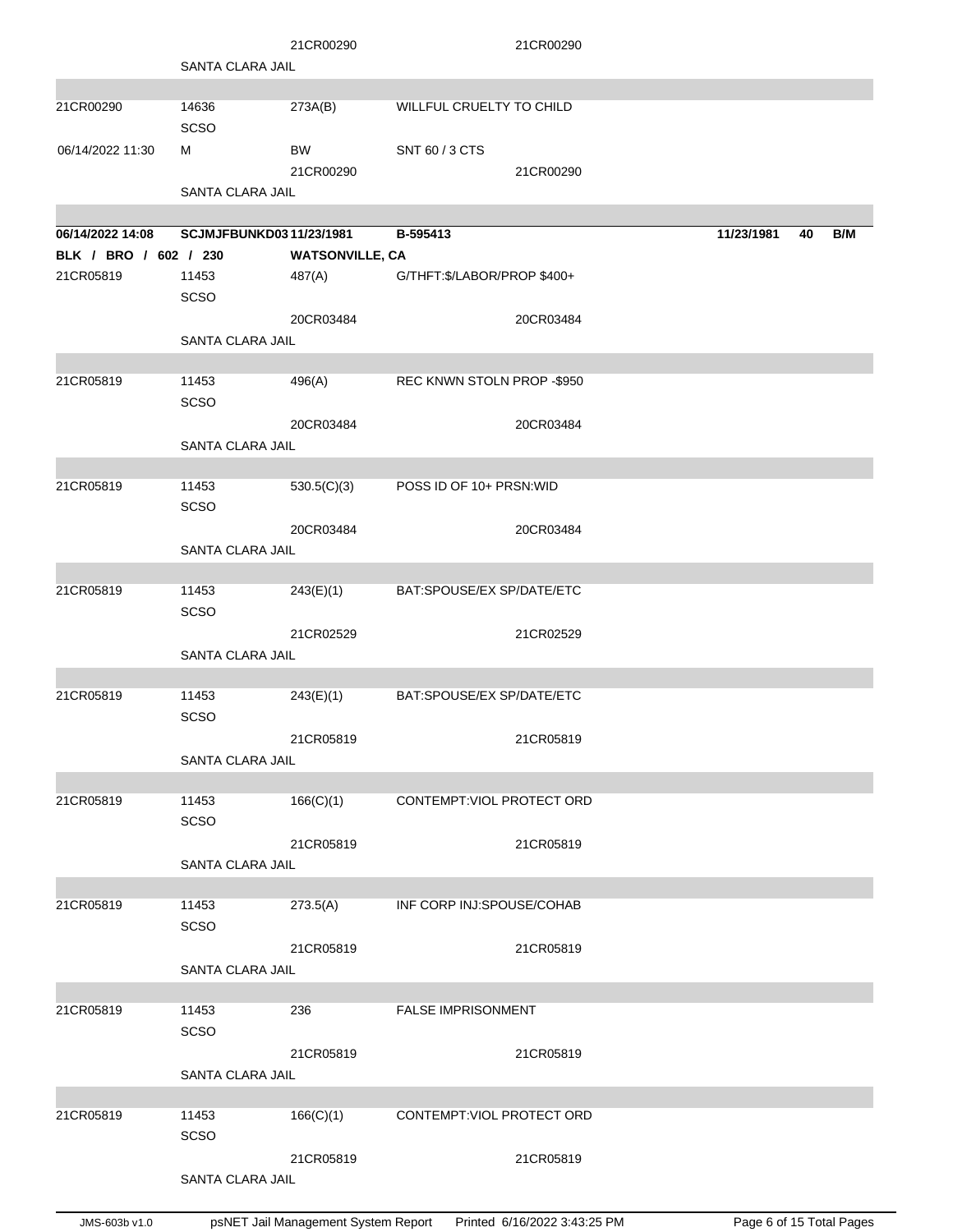| 06/14/2022 15:25      | <b>RELEASED</b>  | 01/04/1984             | B-595414                   | <b>SILVA, MIGUEL FERNANDO</b> | 01/04/1984  | 38 | H/M |
|-----------------------|------------------|------------------------|----------------------------|-------------------------------|-------------|----|-----|
| BLK / BRO / 506 / 165 |                  | <b>SANTA CRUZ, CA</b>  |                            |                               |             |    |     |
| 22S-03441             | 196              | 243(E)(1)              | BAT:SPOUSE/EX SP/DATE/ETC  |                               |             |    |     |
|                       | <b>SCPD</b>      |                        |                            |                               |             |    |     |
| 06/15/2022 16:00      | <b>PTA</b>       |                        |                            |                               |             |    |     |
|                       | 137              |                        |                            |                               |             |    |     |
|                       |                  |                        |                            |                               |             |    |     |
| 22S-03441             | 196              | 11350(A)               | POSSESS NARCOTIC CNTL SUB  |                               |             |    |     |
|                       | <b>SCPD</b>      |                        |                            |                               |             |    |     |
| 06/15/2022 16:00      | <b>PTA</b>       | 21CR01970              |                            | 21CR01970                     |             |    |     |
|                       | 137              |                        |                            |                               |             |    |     |
|                       |                  |                        |                            |                               |             |    |     |
| 22S-03441             | 196              | 148(A)(1)              | OBSTRUCT/ETC PUB OFCR/ETC  |                               |             |    |     |
|                       | <b>SCPD</b>      |                        |                            |                               |             |    |     |
| 06/15/2022 16:00      | <b>PTA</b>       | 21CR00766              |                            | 21CR00766                     |             |    |     |
|                       | 137              |                        |                            |                               |             |    |     |
| 22S-03441             | 196              | 485                    | APPROPR LOST PROP -\$400   |                               |             |    |     |
|                       | <b>SCPD</b>      |                        |                            |                               |             |    |     |
| 06/15/2022 16:00      | <b>PTA</b>       | 21CR01444              |                            | 21CR01444                     |             |    |     |
|                       | 137              |                        |                            |                               |             |    |     |
|                       |                  |                        |                            |                               |             |    |     |
| 22S-03441             | 196              | 11364(A)               |                            | POSSESS UNLAW PARAPHANALIA    |             |    |     |
|                       | <b>SCPD</b>      |                        |                            |                               |             |    |     |
| 06/15/2022 16:00      | <b>PTA</b>       | 21CR01444              |                            | 21CR01444                     |             |    |     |
|                       | 137              |                        |                            |                               |             |    |     |
|                       |                  |                        |                            |                               |             |    |     |
| 22S-03441             | 196              | 594(A)                 | VANDALISM                  |                               |             |    |     |
|                       | <b>SCPD</b>      |                        |                            |                               |             |    |     |
| 06/15/2022 16:00      | <b>PTA</b>       | 21CR01970              |                            | 21CR01970                     |             |    |     |
|                       | 137              |                        |                            |                               |             |    |     |
| 06/14/2022 15:47      | <b>RELEASED</b>  | 04/20/2004             | B-595416                   | <b>HERNANDEZ, ESTEBAN</b>     | 04/20/2004  | 18 | H/M |
| BRO / BRO / 506 / 130 |                  | <b>WATSONVILLE, CA</b> |                            |                               |             |    |     |
| 2203951               | 13426            | 211                    | ROBBERY: FIRST DEGREE      |                               |             |    |     |
|                       | SCSO             |                        |                            |                               |             |    |     |
| 06/14/2022 15:05      | F.               |                        | <b>INCREASE</b>            |                               |             |    |     |
| 06/14/2022 16:03      | <b>OTHER</b>     |                        | <b>INCREASE</b>            |                               |             |    |     |
|                       | 200 BLK WATER ST |                        |                            |                               |             |    |     |
|                       |                  |                        |                            |                               |             |    |     |
| 2203951               | 13426            | 182(A)(1)              | CONSPIRACY TO COMMIT CRIME |                               |             |    |     |
|                       | SCSO             |                        |                            |                               |             |    |     |
| 06/14/2022 15:05      | м                |                        | <b>INCREASE</b>            |                               |             |    |     |
| 06/14/2022 16:03      | <b>OTHER</b>     |                        | <b>INCREASE</b>            |                               |             |    |     |
|                       | 200 BLK WATER ST |                        |                            |                               |             |    |     |
|                       |                  |                        |                            |                               |             |    |     |
| 06/14/2022 15:56      | <b>RELEASED</b>  | 05/30/1979             | B-595417                   | <b>NONEMAKER, ERIKA</b>       | 05/30/1979  | 43 | H/F |
| BRO / BRO / 500 / 130 |                  | <b>SANTA CRUZ, CA</b>  |                            |                               | <b>CHEF</b> |    |     |
| 22S-03441             | 164              | 148(A)(1)              | OBSTRUCT/ETC PUB OFCR/ETC  |                               |             |    |     |
|                       | <b>SCPD</b>      |                        |                            |                               |             |    |     |
| 06/14/2022 18:03      | <b>PTA</b>       |                        |                            |                               |             |    |     |
|                       | SAN LOREZO PARK  |                        |                            |                               |             |    |     |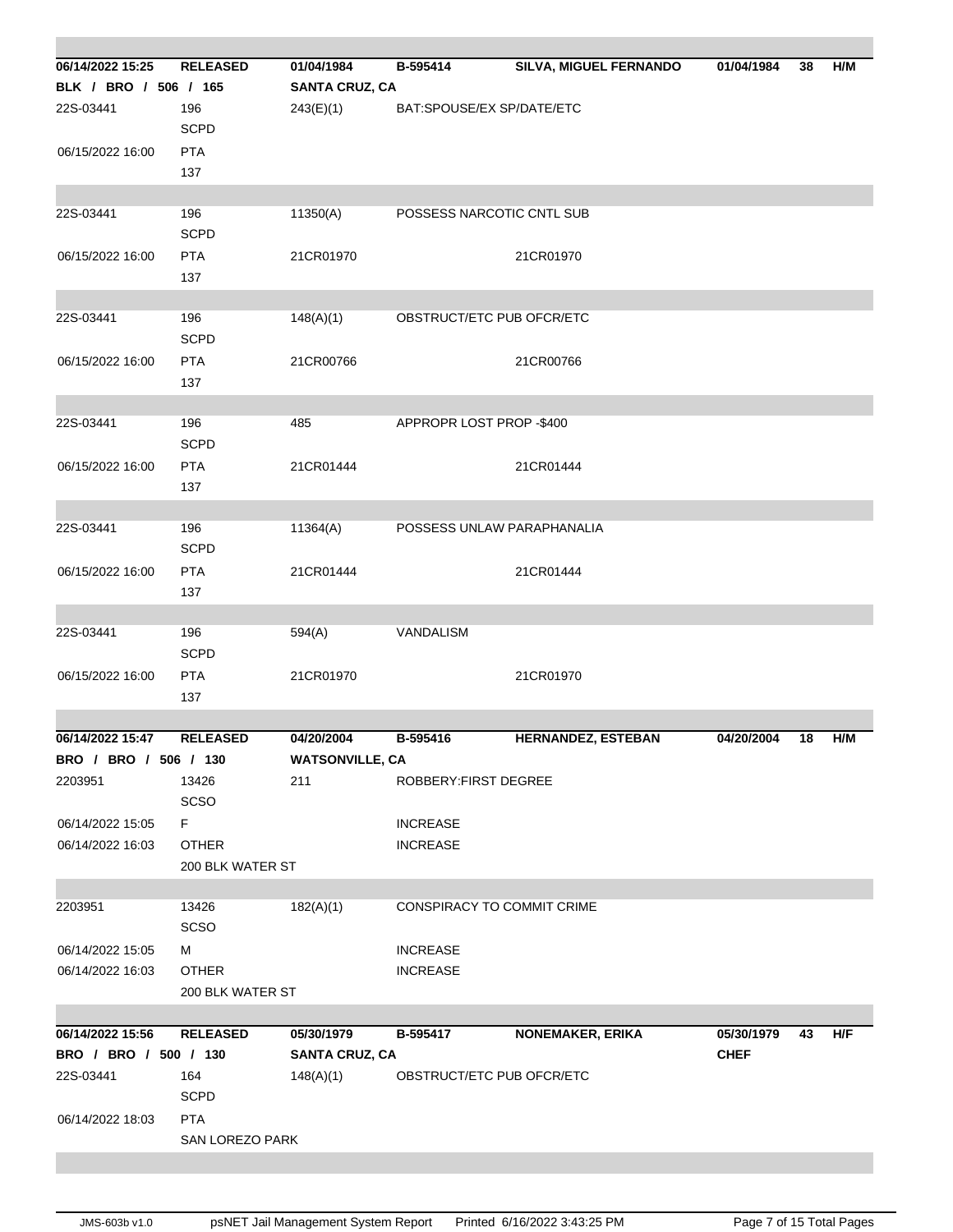| 06/14/2022 16:19      | SCJMJK231               | 01/15/1983             | B-595418                   | ANDERSON, MICHAEL RYAN        | 01/15/1983 | 39 | W/M |
|-----------------------|-------------------------|------------------------|----------------------------|-------------------------------|------------|----|-----|
| BRO / BRO / 510 / 180 |                         | <b>SANTA CRUZ, CA</b>  |                            |                               |            |    |     |
| 22S-03438             | 145                     | 273.6(A)               | VIO ORD: PREVNT DOMES VIOL |                               |            |    |     |
|                       | <b>SCPD</b>             |                        |                            |                               |            |    |     |
|                       |                         |                        |                            |                               |            |    |     |
|                       | 500 BLK WATER ST        |                        |                            |                               |            |    |     |
|                       |                         |                        |                            |                               |            |    |     |
| 22S-03438             | 145                     | 166(C)(1)              | CONTEMPT: VIOL PROTECT ORD |                               |            |    |     |
|                       | <b>SCPD</b>             |                        |                            |                               |            |    |     |
|                       |                         |                        |                            | 22CR02486                     |            |    |     |
|                       | 500 BLK WATER ST        |                        |                            |                               |            |    |     |
|                       |                         |                        |                            |                               |            |    |     |
| 22S-03438             | 145                     | 148(A)(1)              | OBSTRUCT/ETC PUB OFCR/ETC  |                               |            |    |     |
|                       | <b>SCPD</b>             |                        |                            |                               |            |    |     |
|                       |                         |                        |                            | 22CR02486                     |            |    |     |
|                       | 500 BLK WATER ST        |                        |                            |                               |            |    |     |
|                       |                         |                        |                            |                               |            |    |     |
| 06/14/2022 16:45      | <b>RELEASED</b>         | 06/06/1982             | B-595420                   | DIAZ, ADAM BO                 | 06/06/1982 | 40 | W/M |
| GRY / BRO / 508 / 165 |                         | <b>FELTON, CA</b>      |                            |                               |            |    |     |
| 2204489               | 13893                   | 245(A)(1)              | FORCE/ADW NOT FIREARM:GBI  |                               |            |    |     |
|                       | <b>SCSO</b>             |                        |                            |                               |            |    |     |
|                       |                         |                        |                            |                               |            |    |     |
| 06/14/2022 15:30      | F                       |                        | PC1192.7(C)                |                               |            |    |     |
| 06/16/2022 15:23      | <b>PTS</b>              |                        |                            | 22CR02488                     |            |    |     |
|                       | 1300 BLK MIDDLETON AVE  |                        |                            |                               |            |    |     |
|                       |                         |                        |                            |                               |            |    |     |
| 2204489               | 13893                   | 273.5(A)               | INF CORP INJ:SPOUSE/COHAB  |                               |            |    |     |
|                       | <b>SCSO</b>             |                        |                            |                               |            |    |     |
| 06/16/2022 15:23      | <b>PTS</b>              |                        |                            | 22CR02488                     |            |    |     |
|                       | 13200 BLK MIDDLETON AVE |                        |                            |                               |            |    |     |
|                       |                         |                        |                            |                               |            |    |     |
| 06/14/2022 18:22      | <b>RELEASED</b>         | 11/21/1980             | B-595423                   | <b>MELGOZA, PORFIRIO PAUL</b> | 11/21/1980 | 41 | H/M |
| BLK / BRO / 511 / 185 |                         | <b>WATSONVILLE, CA</b> |                            |                               |            |    |     |
| 22W-02080             | 368                     | 273.5(A)               | CORP INJ ON SPOUSE/COHAB   |                               |            |    |     |
|                       | WPD                     |                        |                            |                               |            |    |     |
| 06/15/2022 05:35      | <b>BOND</b>             |                        |                            |                               |            |    |     |
|                       | 200 BLK CENTER ST       |                        |                            |                               |            |    |     |
|                       |                         |                        |                            |                               |            |    |     |
| 06/14/2022 18:55      | <b>RELEASED</b>         | 03/16/1964             | B-595424                   | <b>VILES, BRIAN</b>           | 03/16/1964 | 58 | W/M |
| BRO / BLU / 600 / 120 |                         | <b>SANTA CRUZ, CA</b>  |                            |                               |            |    |     |
| 22S-03443             | 168                     | 647(F)                 | DISORD CONDUCT: ALCOHOL    |                               |            |    |     |
|                       | <b>SCPD</b>             |                        |                            |                               |            |    |     |
| 06/15/2022 14:03      | <b>PTA</b>              |                        |                            |                               |            |    |     |
|                       | 600 BLK ALMAR AVE       |                        |                            |                               |            |    |     |
|                       |                         |                        |                            |                               |            |    |     |
| 22S-03443             | 168                     | 647(F)                 | DISORD CONDUCT: ALCOHOL    |                               |            |    |     |
|                       | <b>SCPD</b>             |                        |                            |                               |            |    |     |
| 06/14/2022 17:08      | М                       | OC WARR                | VENTURA COUNTY S.O.        |                               |            |    |     |
| 06/15/2022 14:03      | <b>PTA</b>              | 2428542                |                            | 2428542                       |            |    |     |
|                       | 600 BLK ALMAR AVE       |                        |                            |                               |            |    |     |
|                       |                         |                        |                            |                               |            |    |     |
| 22S-03443             | 168                     | 65000                  | LOCAL ORDINANCE VIOL       |                               |            |    |     |
|                       | <b>SCPD</b>             |                        |                            |                               |            |    |     |
| 06/14/2022 17:08      | м                       | OC WARR                | VENTURA COUNTY S.O.        |                               |            |    |     |
| 06/15/2022 14:03      | <b>PTA</b>              | 2428542                |                            | 2428542                       |            |    |     |
|                       |                         |                        |                            |                               |            |    |     |
|                       |                         |                        |                            |                               |            |    |     |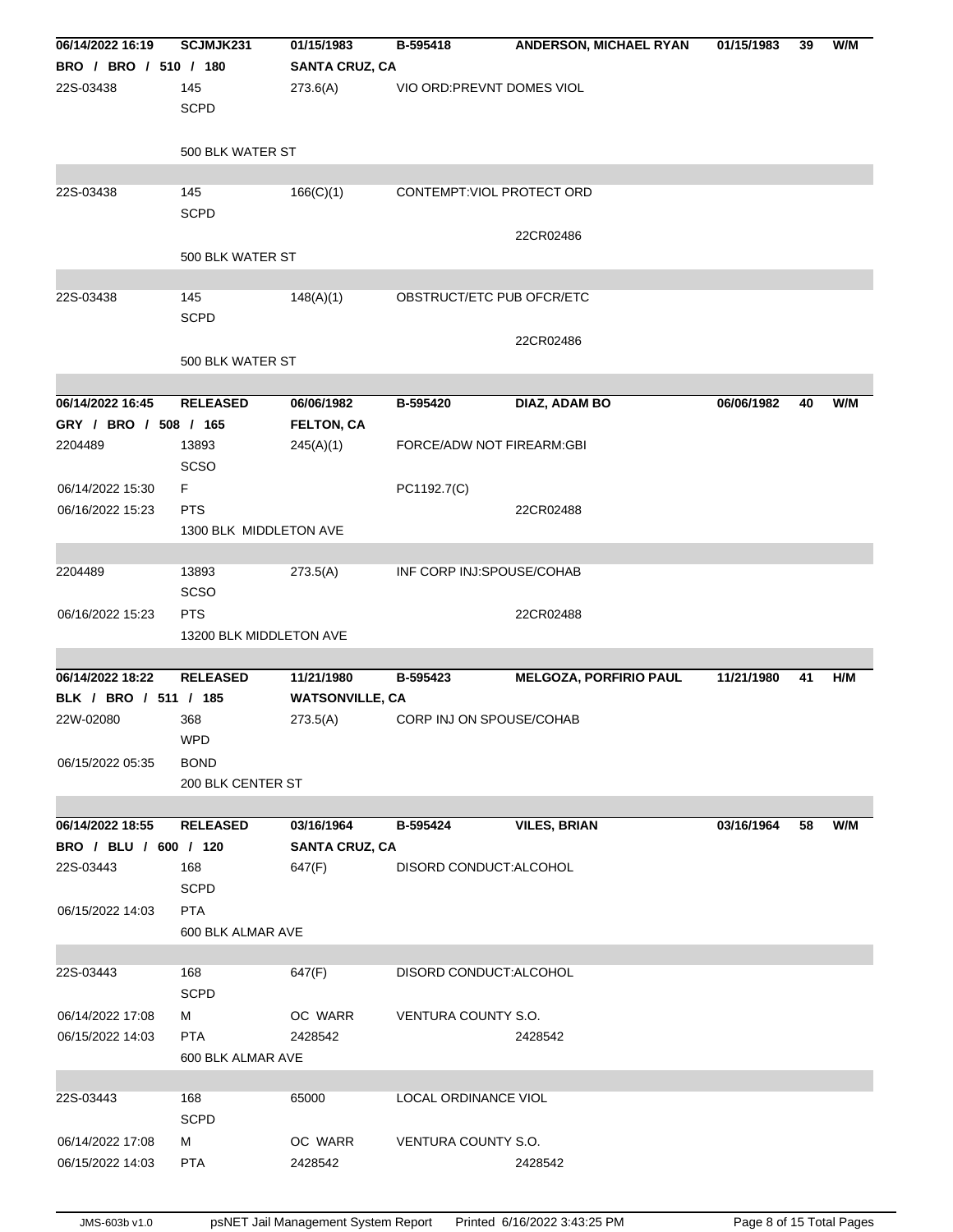|                       | 600 BLK ALMAR AVE                           |                                             |                            |                                               |                     |    |     |  |
|-----------------------|---------------------------------------------|---------------------------------------------|----------------------------|-----------------------------------------------|---------------------|----|-----|--|
|                       |                                             |                                             |                            |                                               |                     |    |     |  |
| 22S-03443             | 168<br><b>SCPD</b>                          | 647(F)                                      | DISORD CONDUCT: ALCOHOL    |                                               |                     |    |     |  |
| 06/14/2022 17:08      | м                                           | OC WARR                                     | VENTURA COUNTY S.O.        |                                               |                     |    |     |  |
| 06/15/2022 14:03      | <b>PTA</b>                                  | 2428543                                     |                            | 2428543                                       |                     |    |     |  |
|                       | 600 BLK ALMAR AVE                           |                                             |                            |                                               |                     |    |     |  |
| 22S-03443             | 168<br><b>SCPD</b>                          | 65000                                       | LOCAL ORDINANCE VIOL       |                                               |                     |    |     |  |
| 06/14/2022 17:08      | м                                           | OC WARR                                     | VENTURA COUNTY S.O.        |                                               |                     |    |     |  |
| 06/15/2022 14:03      | <b>PTA</b>                                  | 2428543                                     |                            | 2428543                                       |                     |    |     |  |
|                       | 600 BLK ALMAR AVE                           |                                             |                            |                                               |                     |    |     |  |
|                       |                                             |                                             |                            |                                               |                     |    |     |  |
| 06/14/2022 19:28      | <b>RELEASED</b>                             | 05/16/1989                                  | B-595425                   | <b>GREEN-SILVEIRA, LOREN</b><br><b>JOSEPH</b> | 05/16/1989          | 33 | W/M |  |
| BRO / GRN / 602 / 185 |                                             | GILROY, CA                                  |                            |                                               | <b>CONSTRUCTION</b> |    |     |  |
| F-0147-720-22         | 21833<br><b>CHP</b>                         | 2800.2(A)                                   | DISREGARD SAFETY: EVADE PO |                                               |                     |    |     |  |
| 06/15/2022 13:59      | <b>BAIL-OR</b>                              | F014772022                                  |                            |                                               |                     |    |     |  |
|                       |                                             | <b>GREEN VALLEY ROAD AND HARKINS SLOUGH</b> |                            |                                               |                     |    |     |  |
|                       |                                             |                                             |                            |                                               |                     |    |     |  |
| F-0147-720-22         | 21833<br><b>CHP</b>                         | 1203.2(A)                                   | PROB VIOL: REAREST/REVOKE  |                                               |                     |    |     |  |
| 06/15/2022 13:59      | <b>BAIL-OR</b>                              |                                             |                            |                                               |                     |    |     |  |
|                       | <b>GREEN VALLEY ROAD AND HARKINS SLOUGH</b> |                                             |                            |                                               |                     |    |     |  |
| F-0147-720-22         | 21833                                       | 466                                         | POSSESS BURGLARY TOOLS     |                                               |                     |    |     |  |
|                       | <b>CHP</b>                                  |                                             |                            |                                               |                     |    |     |  |
| 06/15/2022 13:59      | <b>BAIL-OR</b>                              |                                             |                            |                                               |                     |    |     |  |
|                       |                                             | GREEN VALLEY ROAD AND HARKINS SLOUGH        |                            |                                               |                     |    |     |  |
|                       |                                             |                                             |                            |                                               |                     |    |     |  |
| F-0147-720-22         | 21833<br><b>CHP</b>                         | 148(A)(1)                                   | OBSTRUCT/ETC PUB OFCR/ETC  |                                               |                     |    |     |  |
| 06/15/2022 13:59      | <b>BAIL-OR</b>                              |                                             |                            |                                               |                     |    |     |  |
|                       |                                             | GREEN VALLEY ROAD AND HARKINS SLOUGH        |                            |                                               |                     |    |     |  |
| 06/14/2022 19:46      | <b>RELEASED</b>                             | 08/30/1976                                  | B-595426                   | GREENSPON, EMILY PATRICIA 08/30/1976          |                     | 45 | W/F |  |
| BLK / BRO / 508 / 120 |                                             | <b>LOMPICO, CA</b>                          |                            |                                               | <b>CARETAKER</b>    |    |     |  |
| 220614NOR-0104        | 1869                                        | 647(F)                                      | DISORD CONDUCT: ALCOHOL    |                                               |                     |    |     |  |
|                       | CA ST PARKS                                 |                                             |                            |                                               |                     |    |     |  |
| 06/15/2022 01:41      | 849(B)2                                     |                                             |                            |                                               |                     |    |     |  |
|                       | 5300 BLK HIGHWAY 9                          |                                             |                            |                                               |                     |    |     |  |
|                       |                                             |                                             |                            |                                               |                     |    |     |  |
| 06/14/2022 20:29      | <b>RELEASED</b>                             | 03/18/1982                                  | B-595427                   | <b>ZAMORA, MONIQUE ERICA</b>                  | 03/18/1982          | 40 | H/F |  |
| BRO / BRO / 503 / 155 |                                             | PRUNDALE, CA                                |                            |                                               |                     |    |     |  |
| 2204496               | 10921                                       | 602(M)                                      | TRESPASS: OCC PROP W/O CON |                                               |                     |    |     |  |
|                       | <b>SCSO</b>                                 |                                             |                            |                                               |                     |    |     |  |
| 06/15/2022 01:43      | <b>PTA</b>                                  |                                             |                            |                                               |                     |    |     |  |
|                       | <b>BROMMER ST /30TH AVE</b>                 |                                             |                            |                                               |                     |    |     |  |
|                       |                                             |                                             |                            |                                               |                     |    |     |  |
| 2204496               | 10921<br>SCSO                               | 14601.2(A)                                  | DRIV:SUSP/ETC LIC:DUI:VIO  |                                               |                     |    |     |  |
| 06/14/2022 18:26      | м                                           | OC WARR                                     | <b>MORGAN HILL PD</b>      |                                               |                     |    |     |  |
| 06/15/2022 01:43      | <b>PTA</b>                                  | F2001425                                    |                            | F2001425                                      |                     |    |     |  |
|                       |                                             |                                             |                            |                                               |                     |    |     |  |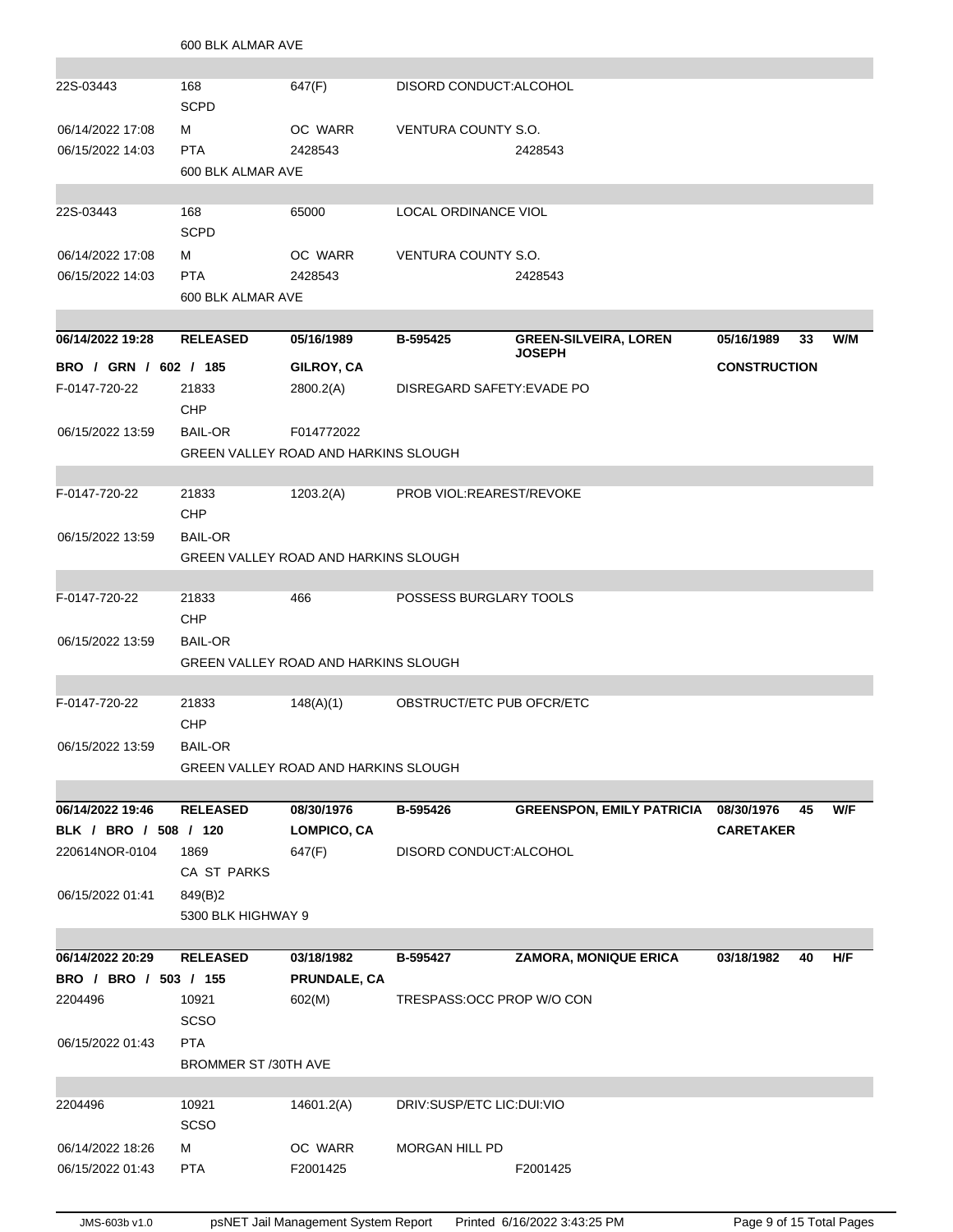|                               | <b>BROMMER ST /30TH AVE</b>     |                          |                           |                                  |                                       |    |     |
|-------------------------------|---------------------------------|--------------------------|---------------------------|----------------------------------|---------------------------------------|----|-----|
| 2204496                       | 10921<br><b>SCSO</b>            | 14601.5(A)               | DRIV:LIC SUS/ETC:UI/RFUSL |                                  |                                       |    |     |
| 06/14/2022 18:26              | м                               | OC WARR                  | <b>MORGAN HILL PD</b>     |                                  |                                       |    |     |
| 06/15/2022 01:43              | <b>PTA</b>                      | F2001425                 |                           | F2001425                         |                                       |    |     |
|                               | <b>BROMMER ST /30TH AVE</b>     |                          |                           |                                  |                                       |    |     |
| 06/14/2022 21:14              | <b>SCJMJFBUNKF01 08/23/1960</b> |                          | B-595428                  | <b>REID, DAVID CHARLES</b>       | 08/23/1960                            | 61 | W/M |
| BRO / GRN / 509 / 187         |                                 | <b>SANTA CRUZ, CA</b>    |                           |                                  | <b>RETIRED</b>                        |    |     |
| 22V-00596                     | 5100                            | 30305(A)(1)              |                           | ILLEGAL POSSESSION OF AMMUNITION |                                       |    |     |
|                               | <b>SVPD</b>                     |                          |                           |                                  |                                       |    |     |
|                               |                                 | 20CR01608                |                           | 20CR01608                        |                                       |    |     |
|                               | 200 BLK MT HERMON RD            |                          |                           |                                  |                                       |    |     |
|                               |                                 |                          | POSS CONTROLLED SUBSTANCE |                                  |                                       |    |     |
| 22V-00596                     | 5100<br><b>SVPD</b>             | 11377(A)                 |                           |                                  |                                       |    |     |
|                               |                                 | 20CR01608                |                           | 20CR01608                        |                                       |    |     |
|                               | 200 BLK MT HERMON RD            |                          |                           |                                  |                                       |    |     |
| 06/14/2022 22:40              | <b>RELEASED</b>                 | 06/22/1994               | B-595429                  | <b>BECKHAM, DORIAN MALIK</b>     | 06/22/1994                            | 27 | B/M |
| BLK / BRO / 600 / 165         |                                 | <b>MODESTO, CA</b>       |                           |                                  | <b>FORKLIFT DRIVER</b>                |    |     |
| 22S-03447                     | 132                             | 242                      | BATTERY ON PERSON         |                                  |                                       |    |     |
|                               | <b>SCPD</b>                     |                          |                           |                                  |                                       |    |     |
| 06/15/2022 10:54              | <b>PTA</b>                      |                          |                           |                                  |                                       |    |     |
|                               | 400 BLK BEACH ST                |                          |                           |                                  |                                       |    |     |
| 22S-03447                     | 132                             | 647(F)                   | DISORD CONDUCT: ALCOHOL   |                                  |                                       |    |     |
|                               | <b>SCPD</b>                     |                          |                           |                                  |                                       |    |     |
| 06/15/2022 10:54              | <b>PTA</b>                      |                          |                           |                                  |                                       |    |     |
|                               | 400 BLK BEACH ST                |                          |                           |                                  |                                       |    |     |
| 22S-03447                     | 132                             | 25850(A)                 | CRRY LOAD F/ARM PUB PLACE |                                  |                                       |    |     |
|                               | <b>SCPD</b>                     |                          |                           |                                  |                                       |    |     |
| 06/15/2022 10:54              | <b>PTA</b>                      |                          |                           |                                  |                                       |    |     |
|                               | 400 BLK BEACH ST                |                          |                           |                                  |                                       |    |     |
| 06/14/2022 23:21              | <b>RELEASED</b>                 | 04/23/1963               | B-595430                  |                                  | 04/23/1963                            | 59 | W/M |
| BLN / BLU / 508 / 150         |                                 | <b>SANTA CRUZ, CA</b>    |                           |                                  |                                       |    |     |
| 22S-03444                     | 193                             | 243(E)(1)                | BAT:SPOUSE/EX SP/DATE/ETC |                                  |                                       |    |     |
|                               | <b>SCPD</b>                     |                          |                           |                                  |                                       |    |     |
| 06/16/2022 14:45              | <b>NO FILE</b>                  |                          |                           |                                  |                                       |    |     |
|                               | 500 BLK OCEAN ST                |                          |                           |                                  |                                       |    |     |
|                               |                                 |                          |                           |                                  |                                       |    |     |
| 06/15/2022 00:18              | <b>RELEASED</b>                 | 10/17/1988               | B-595431                  | ALIRE, GREGORY MCLAREN           | 10/17/1988                            | 33 | W/M |
| BRO / BRO / 510 / 155<br>0133 | 1548                            | SEBASTOPOL, CA<br>647(F) | DISORD CONDUCT: ALCOHOL   |                                  |                                       |    |     |
|                               |                                 |                          |                           |                                  |                                       |    |     |
| 06/15/2022 11:34              | 849(B)2                         |                          |                           |                                  |                                       |    |     |
|                               | <b>MANRESA STATE BEACH</b>      |                          |                           |                                  |                                       |    |     |
|                               |                                 |                          |                           |                                  |                                       |    |     |
| 06/15/2022 00:43              | <b>RELEASED</b>                 | 07/18/1996               | B-595432                  | HARO, GONZALO                    | 07/18/1996                            | 25 | H/M |
| BRO / BLK / 510 / 200         |                                 | HAYWARD, CA              |                           |                                  | <b>RESTORATION</b><br><b>ECOLOGIS</b> |    |     |
| 22S-03450                     | 157                             | 647(F)                   | DISORD CONDUCT: ALCOHOL   |                                  |                                       |    |     |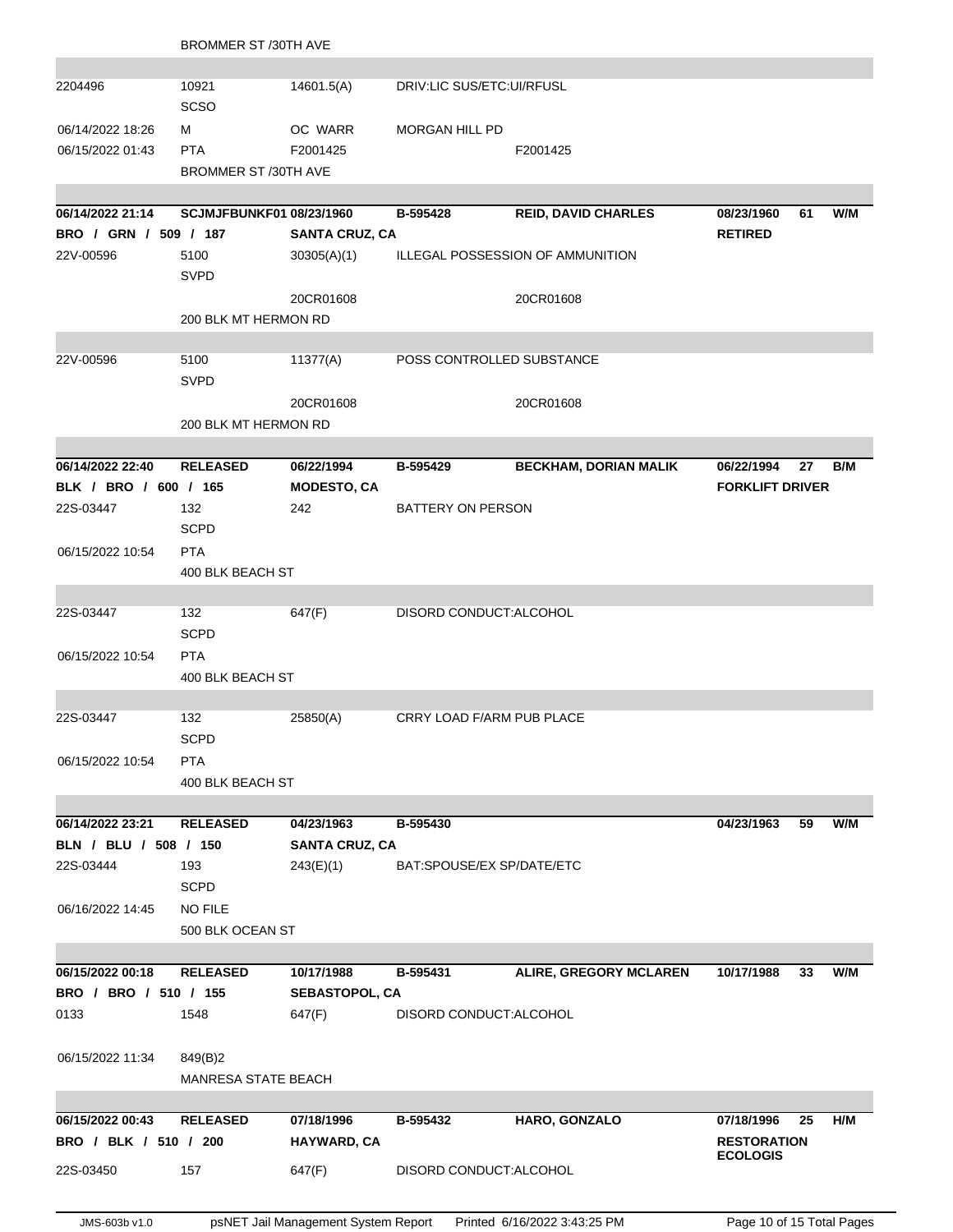|                       | <b>SCPD</b>      |            |                            |                              |            |    |     |
|-----------------------|------------------|------------|----------------------------|------------------------------|------------|----|-----|
| 06/15/2022 05:23      | 849(B)2          |            |                            |                              |            |    |     |
|                       | 400 BLK BEACH ST |            |                            |                              |            |    |     |
|                       |                  |            |                            |                              |            |    |     |
| 06/15/2022 01:49      | SCJMJM171        | 12/12/2001 | B-595433                   | <b>DELANEY, DALTON JAMES</b> | 12/12/2001 | 20 | W/M |
| BLK / HAZ / 507 / 190 | 521              | APTOS, CA  | <b>VEHICLE THEFT</b>       |                              |            |    |     |
| 22C-00730             | CPD              | 10851(A)   |                            |                              |            |    |     |
|                       |                  | 20CR05291  |                            | 20CR05291                    |            |    |     |
|                       | MONTEREY AVE     |            |                            |                              |            |    |     |
|                       |                  |            |                            |                              |            |    |     |
| 22C-00730             | 521              | 211        | <b>ROBBERY</b>             |                              |            |    |     |
|                       | CPD              |            |                            |                              |            |    |     |
|                       |                  | 20CR05024  |                            | 20CR05024                    |            |    |     |
|                       | MONTEREY AVE     |            |                            |                              |            |    |     |
|                       |                  |            |                            |                              |            |    |     |
| 22C-00730             | 521<br>CPD       | 10851(A)   | <b>VEHICLE THEFT</b>       |                              |            |    |     |
|                       |                  | 20CR05291  |                            | 20CR05291                    |            |    |     |
|                       | MONTEREY AVE     |            |                            |                              |            |    |     |
|                       |                  |            |                            |                              |            |    |     |
| 22C-00730             | 521              | 10851(A)   | <b>VEHICLE THEFT</b>       |                              |            |    |     |
|                       | CPD              |            |                            |                              |            |    |     |
|                       |                  | 20CR05291  |                            | 20CR05291                    |            |    |     |
|                       | MONTEREY AVE     |            |                            |                              |            |    |     |
| 22C-00730             |                  |            |                            |                              |            |    |     |
|                       | 521<br>CPD       | 10851(A)   | <b>VEHICLE THEFT</b>       |                              |            |    |     |
|                       |                  | 20CR05291  |                            | 20CR05291                    |            |    |     |
|                       | MONTEREY AVE     |            |                            |                              |            |    |     |
|                       |                  |            |                            |                              |            |    |     |
| 22C-00730             | 521              | 10851(A)   | <b>VEHICLE THEFT</b>       |                              |            |    |     |
|                       | CPD              |            |                            |                              |            |    |     |
|                       |                  | 20CR05291  |                            | 20CR05291                    |            |    |     |
|                       | MONTEREY AVE     |            |                            |                              |            |    |     |
| 22C-00730             | 521              | 10851(A)   | <b>VEHICLE THEFT</b>       |                              |            |    |     |
|                       | CPD              |            |                            |                              |            |    |     |
|                       |                  | 20CR05291  |                            | 20CR05291                    |            |    |     |
|                       | MONTEREY AVE     |            |                            |                              |            |    |     |
|                       |                  |            |                            |                              |            |    |     |
| 22C-00730             | 521              | 10851(A)   | <b>VEHICLE THEFT</b>       |                              |            |    |     |
|                       | <b>CPD</b>       |            |                            |                              |            |    |     |
|                       |                  | 20CR05291  |                            | 20CR05291                    |            |    |     |
|                       | MONTEREY AVE     |            |                            |                              |            |    |     |
| 22C-00730             | 521              | 594(A)(1)  | VANDALISM: DEFACE PROPERTY |                              |            |    |     |
|                       | CPD              |            |                            |                              |            |    |     |
|                       |                  | 20CR05291  |                            | 20CR05291                    |            |    |     |
|                       | MONTEREY AVE     |            |                            |                              |            |    |     |
|                       |                  |            |                            |                              |            |    |     |
| 22C-00730             | 521              | 594(A)(1)  | VANDALISM: DEFACE PROPERTY |                              |            |    |     |
|                       | <b>CPD</b>       |            |                            |                              |            |    |     |
|                       | MONTEREY AVE     | 20CR05291  |                            | 20CR05291                    |            |    |     |
|                       |                  |            |                            |                              |            |    |     |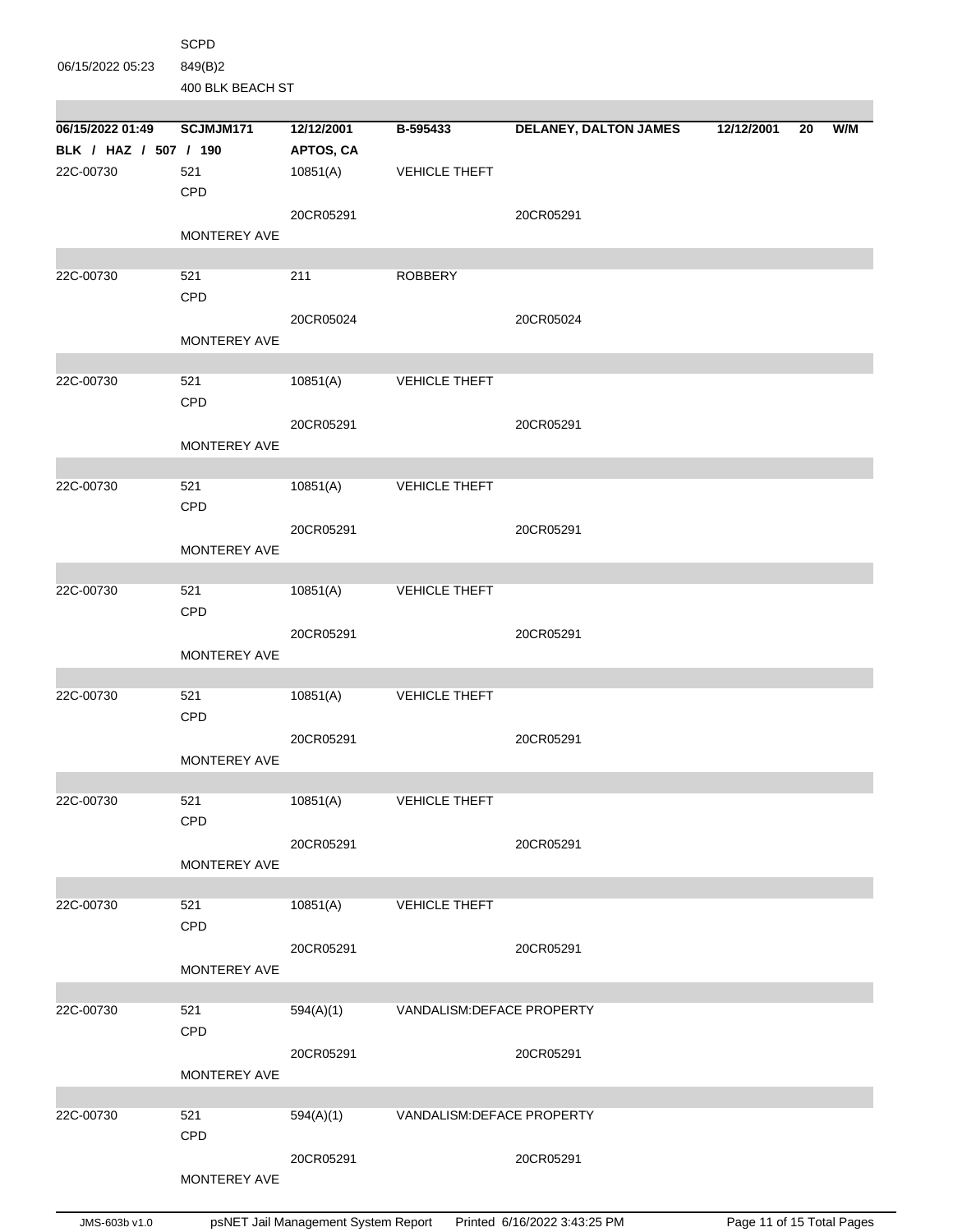| 22C-00730             | 521<br>CPD          | 211                          | <b>ROBBERY</b>                   |                           |                    |     |
|-----------------------|---------------------|------------------------------|----------------------------------|---------------------------|--------------------|-----|
|                       | MONTEREY AVE        | 20CR05024                    |                                  | 20CR05024                 |                    |     |
| 22C-00730             | 521<br>CPD          | 211                          | <b>ROBBERY</b>                   |                           |                    |     |
|                       | MONTEREY AVE        | 20CR05024                    |                                  | 20CR05024                 |                    |     |
| 22C-00730             | 521<br>CPD          | 211                          | <b>ROBBERY</b>                   |                           |                    |     |
|                       | <b>MONTEREY AVE</b> | 20CR05024                    |                                  | 20CR05024                 |                    |     |
| 22C-00730             | 521<br>CPD          | 417.4                        | <b>BRANDISHING F/ARM REPLICA</b> |                           |                    |     |
|                       | <b>MONTEREY AVE</b> | 20CR05024                    |                                  | 20CR05024                 |                    |     |
| 22C-00730             | 521<br><b>CPD</b>   | 417.4                        | <b>BRANDISHING F/ARM REPLICA</b> |                           |                    |     |
|                       | MONTEREY AVE        | 20CR05024                    |                                  | 20CR05024                 |                    |     |
| 22C-00730             | 521<br>CPD          | 417.4                        | <b>BRANDISHING F/ARM REPLICA</b> |                           |                    |     |
|                       | MONTEREY AVE        | 20CR05024                    |                                  | 20CR05024                 |                    |     |
| 22C-00730             | 521<br>CPD          | 417(A)(2)                    | <b>EXHIBIT FIREARM</b>           |                           |                    |     |
|                       | MONTEREY AVE        | 20CR05024                    |                                  | 20CR05024                 |                    |     |
| 22C-00730             | 521<br>CPD          | 422                          | THRTN CRIME: INT: TERRORIZE      |                           |                    |     |
|                       | MONTEREY AVE        | 20CR05024                    |                                  | 20CR05024                 |                    |     |
| 22C-00730             | 521<br>CPD          | 245(A)(1)                    | FORCE/ADW NOT FIREARM:GBI        |                           |                    |     |
|                       | MONTEREY AVE        | 20CR05024                    |                                  | 20CR05024                 |                    |     |
| 22C-00730             | 521<br>CPD          | 594(A)                       | VANDALISM                        |                           |                    |     |
|                       | MONTEREY AVE        | 20CR05024                    |                                  | 20CR05024                 |                    |     |
| 06/15/2022 02:34      | <b>RELEASED</b>     | 06/28/1999                   | B-595434                         | <b>CORONACHAVEZ, JOSE</b> | 06/28/1999<br>22   | H/M |
| BLK / BLK / 500 / 155 |                     | SAN JOSE, CA                 |                                  | <b>GUADALUPE</b>          | <b>LANDSCAPING</b> |     |
| M-0815-720-22         | 21702               | 23152(A)/23152(B)DUI:ALCOHOL |                                  |                           |                    |     |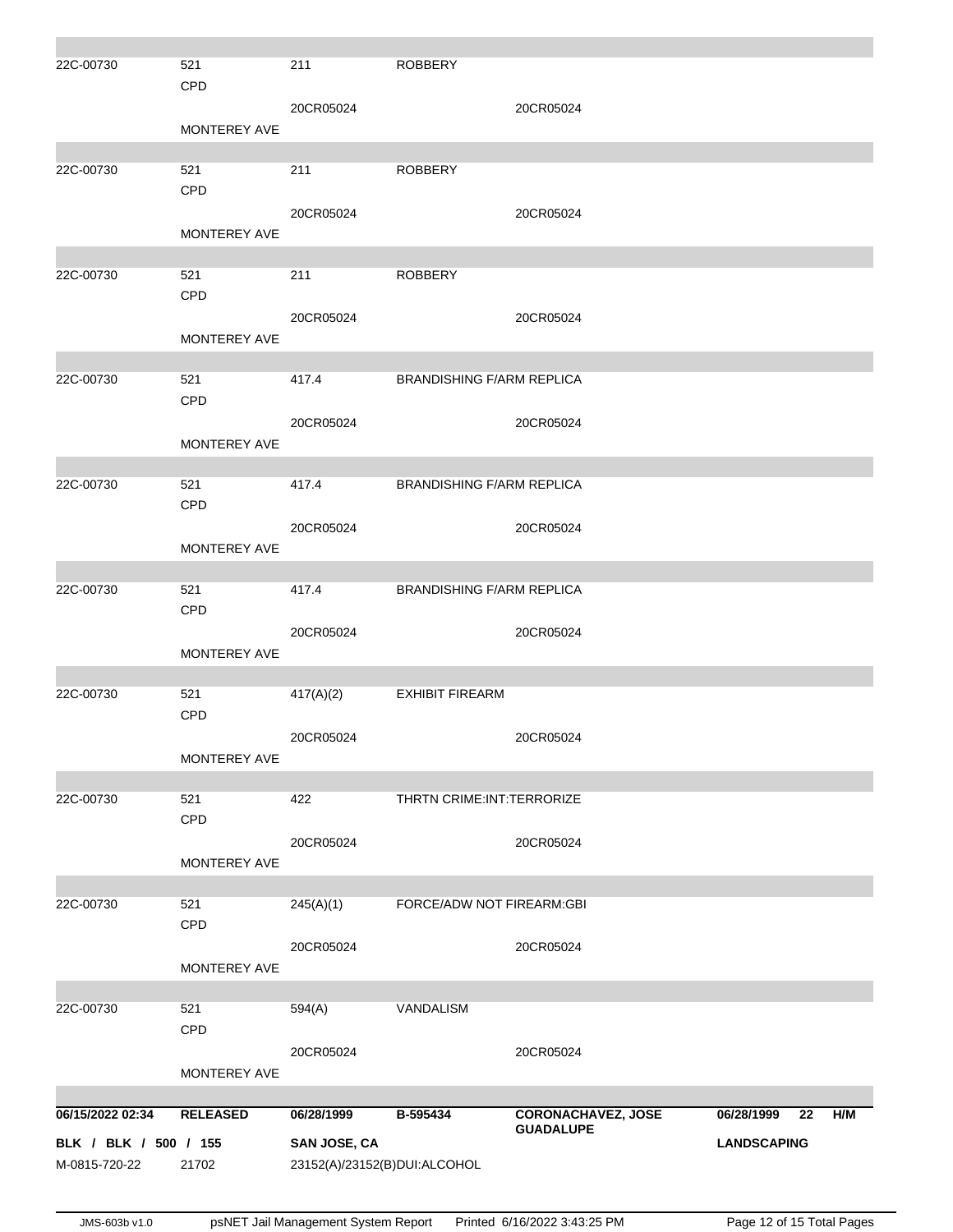|                       | <b>CHP</b>                |                        |                             |                                      |                          |    |     |
|-----------------------|---------------------------|------------------------|-----------------------------|--------------------------------------|--------------------------|----|-----|
| 06/15/2022 05:30      | <b>PTA</b>                |                        |                             |                                      |                          |    |     |
|                       | SR-1 SB TO RIO DEL MAR    |                        |                             |                                      |                          |    |     |
|                       |                           |                        |                             |                                      |                          |    |     |
| M-0815-720-22         | 21702                     | 12500(A)               | DRIVE W/O LICENSE           |                                      |                          |    |     |
|                       | CHP                       |                        |                             |                                      |                          |    |     |
| 06/15/2022 05:30      | <b>PTA</b>                |                        |                             |                                      |                          |    |     |
|                       | SR-1 SB TO RIO DEL MAR    |                        |                             |                                      |                          |    |     |
|                       |                           |                        |                             |                                      |                          |    |     |
| 06/15/2022 04:50      | SCJMJO91                  | 07/22/1988             | B-595435                    | <b>LEPEZ, ADAN LINO</b>              | 07/22/1988               | 33 | H/M |
| BLK / BRO / 509 / 220 |                           | <b>WATSONVILLE, CA</b> |                             |                                      | <b>LANDSCAPER</b>        |    |     |
| 2204503               | 14099                     | 1203.2                 | PROB VIOL:REARREST/REVOKE   |                                      |                          |    |     |
|                       | <b>SCSO</b>               |                        |                             |                                      |                          |    |     |
|                       |                           |                        |                             | 21CR02963                            |                          |    |     |
|                       | 160 HATHAWAY              |                        |                             |                                      |                          |    |     |
|                       |                           |                        |                             |                                      |                          |    |     |
| 06/15/2022 08:11      | <b>RELEASED</b>           | 10/04/2001             | B-595436                    | CHAVEZ, ANANIAH CRYSTHONY 10/04/2001 |                          | 20 | /F  |
| BRO / BRO / 506 / 190 |                           |                        |                             |                                      | <b>HEAD TEACHER</b>      |    |     |
|                       |                           | <b>SANTA CRUZ, CA</b>  |                             |                                      |                          |    |     |
| KT-59342              | 21477                     | 23152(A)               | <b>DUI ALCOHOL</b>          |                                      |                          |    |     |
|                       | SC <sub>MJ</sub>          |                        |                             |                                      |                          |    |     |
| 06/15/2022 08:34      | <b>PTA</b>                |                        |                             |                                      |                          |    |     |
|                       | SEA RIDGE AND MCGREGOR DR |                        |                             |                                      |                          |    |     |
|                       |                           |                        |                             |                                      |                          |    |     |
| KT-59342              | 21477                     | 23152(B)               | DUI ALCOHOL/0.08 PERCENT    |                                      |                          |    |     |
|                       | SC MJ                     |                        |                             |                                      |                          |    |     |
| 06/15/2022 08:34      | <b>PTA</b>                |                        |                             |                                      |                          |    |     |
|                       | SEA RIDGE AND MCGREGOR DR |                        |                             |                                      |                          |    |     |
|                       |                           |                        |                             |                                      |                          |    |     |
|                       |                           |                        |                             |                                      |                          |    |     |
| 06/15/2022 09:56      | SCJMJO111                 | 09/05/1987             | B-595439                    | ARCHER, LAURA                        | 09/05/1987               | 34 | W/F |
| BLN / BLU / 503 / 115 |                           | REDWOOD VALLEY, CA     |                             |                                      | <b>WELFARE PROGRAM</b>   |    |     |
| 22S-03455             | 171                       | 211                    | <b>ROBBERY</b>              |                                      |                          |    |     |
|                       | <b>SCPD</b>               |                        |                             |                                      |                          |    |     |
|                       |                           |                        |                             |                                      |                          |    |     |
|                       | 300 BLK CHURCH ST         |                        |                             |                                      |                          |    |     |
|                       |                           |                        |                             |                                      |                          |    |     |
| 06/15/2022 10:17      | <b>RELEASED</b>           | 09/08/1982             | B-595440                    | <b>STRELITZ, SAMUEL LOUIS</b>        | 09/08/1982               | 39 | W/M |
| BRO / HAZ / 601 / 190 |                           | <b>SANTA CRUZ, CA</b>  |                             |                                      | <b>SOFTWARE ENGINEER</b> |    |     |
| 2204508               | 14011                     | 422                    | THRTN CRIME: INT: TERRORIZE |                                      |                          |    |     |
|                       | <b>SCSO</b>               |                        |                             |                                      |                          |    |     |
| 06/15/2022 20:32      | <b>BOND</b>               |                        |                             |                                      |                          |    |     |
|                       | 900 BLK 32ND AVE #3       |                        |                             |                                      |                          |    |     |
|                       |                           |                        |                             |                                      |                          |    |     |
| 06/15/2022 15:23      | <b>RELEASED</b>           | 08/03/1983             | B-595445                    | <b>SARRAN, THEODORE</b>              | 08/03/1983               | 38 | W/M |
| BRO / BRO / 601 / 235 |                           | <b>SANTA CRUZ, CA</b>  |                             |                                      |                          |    |     |
| 2204517               | 13778                     | 422                    | THRTN CRIME: INT: TERRORIZE |                                      |                          |    |     |
|                       | <b>SCSO</b>               |                        |                             |                                      |                          |    |     |
| 06/16/2022 14:02      | NO FILE                   |                        |                             |                                      |                          |    |     |
|                       | 2200 BLK CHANTICLEER LN   |                        |                             |                                      |                          |    |     |
|                       |                           |                        |                             |                                      |                          |    |     |
| 06/15/2022 16:13      | <b>RELEASED</b>           | 07/04/1973             | B-595446                    | MORGAN, CHRISTOPHER DAVID 07/04/1973 |                          | 48 | W/M |
| BRO / BRO / 509 / 125 |                           | <b>SANTA CRUZ, CA</b>  |                             |                                      |                          |    |     |
| 2204519               | 14489                     | 647(F)                 | DISORD CONDUCT: ALCOHOL     |                                      |                          |    |     |
|                       | <b>SCSO</b>               |                        |                             |                                      |                          |    |     |
|                       |                           |                        |                             |                                      |                          |    |     |
| 06/15/2022 22:31      | 849(B)2                   |                        |                             |                                      |                          |    |     |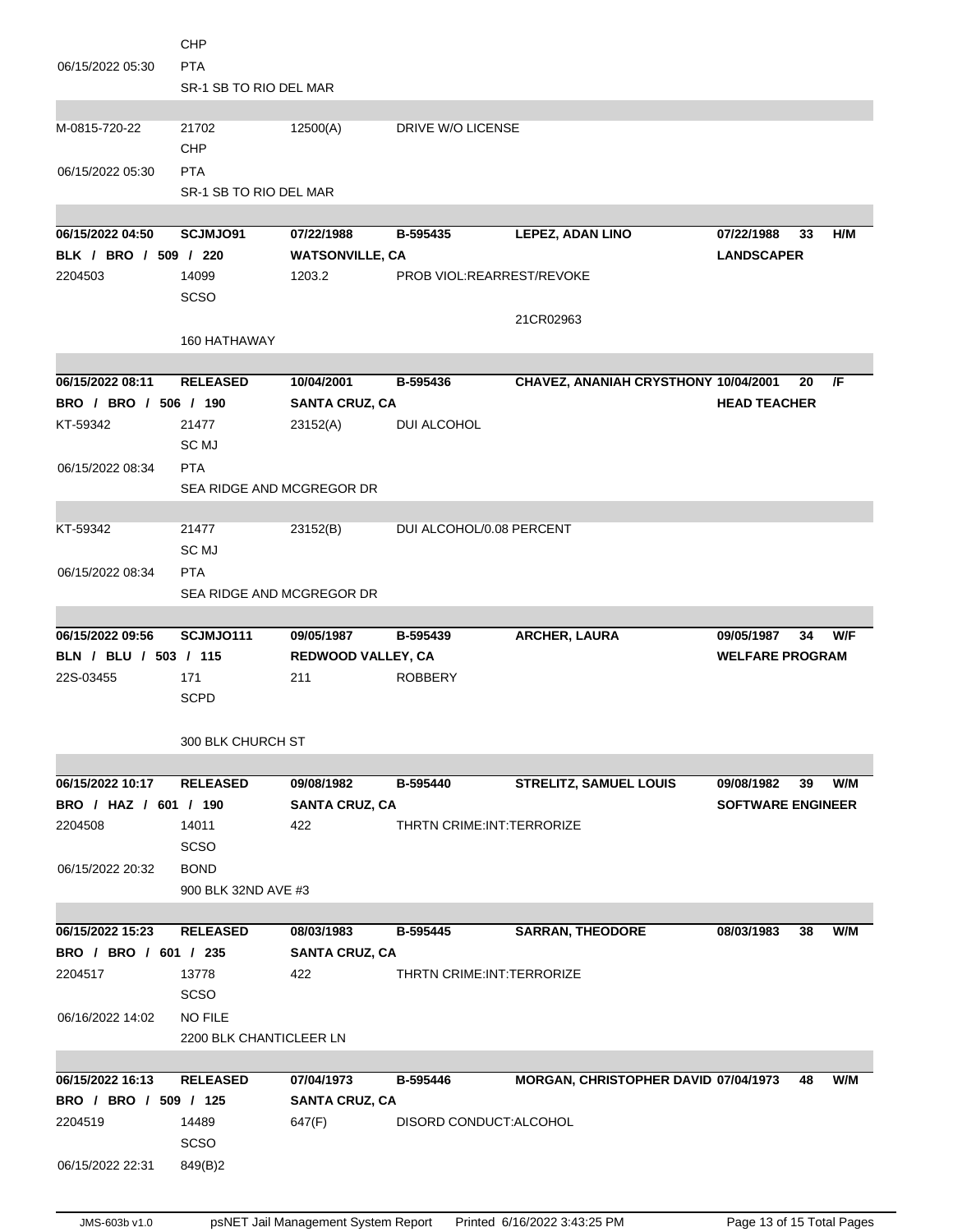|                       | 1875 SOQUEL DRIVE        |                             |                           |                                  |                       |    |     |  |
|-----------------------|--------------------------|-----------------------------|---------------------------|----------------------------------|-----------------------|----|-----|--|
|                       |                          |                             |                           |                                  |                       |    |     |  |
| 06/15/2022 16:51      | <b>RELEASED</b>          | 05/18/1980                  | B-595448                  | <b>REYNAGA, MONICA MICHELE</b>   | 05/18/1980            | 42 | H/F |  |
| BRO / BRO / 504 / 170 |                          | SOQUEL, CA                  |                           |                                  |                       |    |     |  |
| 22S-03461             | 181                      | 647(F)                      | DISORD CONDUCT: ALCOHOL   |                                  |                       |    |     |  |
|                       | <b>SCPD</b>              |                             |                           |                                  |                       |    |     |  |
| 06/16/2022 05:26      | 849(B)2                  |                             |                           |                                  |                       |    |     |  |
|                       | 100 BLK LOCUST ST.       |                             |                           |                                  |                       |    |     |  |
|                       |                          |                             |                           |                                  |                       |    |     |  |
| 06/15/2022 19:06      | <b>RELEASED</b>          | 12/27/1980                  | B-595449                  | <b>CHELMAN, DANIELLE FELICIE</b> | 12/27/1980            | 41 | W/F |  |
| BRO / BRO / 506 / 198 |                          | <b>SANTA CRUZ, CA</b>       |                           |                                  | <b>OWNER</b>          |    |     |  |
| 220615NOR-0106        | 1859                     | 647(F)                      | DISORD CONDUCT: ALCOHOL   |                                  |                       |    |     |  |
|                       | CA ST PARKS              |                             |                           |                                  |                       |    |     |  |
| 06/16/2022 01:02      | 849(B)2                  |                             |                           |                                  |                       |    |     |  |
|                       | TWIN LAKES STATE BEACH   |                             |                           |                                  |                       |    |     |  |
|                       |                          |                             |                           |                                  |                       |    |     |  |
| 06/15/2022 21:56      | <b>RELEASED</b>          | 10/05/1969                  | B-595450                  | RAZO, GRACIELA                   | 10/05/1969            | 52 | H/F |  |
| BRO / GRN / 502 / 125 |                          | <b>SAN JOSE, CA</b>         |                           |                                  | <b>DENTAL HYGIENE</b> |    |     |  |
| M-0813-720-22         | 021918                   | 23152(A)                    | DUI ALCOHOL               |                                  |                       |    |     |  |
|                       | <b>CHP</b>               |                             |                           |                                  |                       |    |     |  |
|                       | <b>PTA</b>               |                             |                           |                                  |                       |    |     |  |
| 06/16/2022 01:03      |                          |                             |                           |                                  |                       |    |     |  |
|                       |                          | NB SR 1 ON RAMP FROM PORTER |                           |                                  |                       |    |     |  |
| M-0813-720-22         | 021918                   | 23152(B)                    | DUI ALCOHOL/0.08 PERCENT  |                                  |                       |    |     |  |
|                       | <b>CHP</b>               |                             |                           |                                  |                       |    |     |  |
|                       |                          |                             |                           |                                  |                       |    |     |  |
| 06/16/2022 01:03      | <b>PTA</b>               |                             |                           |                                  |                       |    |     |  |
|                       |                          | NB SR 1 ON RAMP FROM PORTER |                           |                                  |                       |    |     |  |
| M-0813-720-22         | 021918                   | 273A(B)                     | WILLFUL CRUELTY TO CHILD  |                                  |                       |    |     |  |
|                       | <b>CHP</b>               |                             |                           |                                  |                       |    |     |  |
|                       |                          |                             |                           |                                  |                       |    |     |  |
| 06/16/2022 01:03      | <b>PTA</b>               |                             |                           |                                  |                       |    |     |  |
|                       |                          | NB SR 1 ON RAMP FROM PORTER |                           |                                  |                       |    |     |  |
| 06/15/2022 22:55      | <b>RELEASED</b>          | 04/05/1980                  | B-595451                  | JARVIE, NATHAN PAUL              | 04/05/1980            | 42 | W/M |  |
| BRO / BRO / 601 / 180 |                          | <b>SANTA CRUZ, CA</b>       |                           |                                  |                       |    |     |  |
| 22S-03468             | 168                      | 653X(A)                     | ANNOYING/ETC CALLS TO 911 |                                  |                       |    |     |  |
|                       | <b>SCPD</b>              |                             |                           |                                  |                       |    |     |  |
|                       |                          |                             |                           |                                  |                       |    |     |  |
| 06/16/2022 05:35      | <b>PTA</b>               |                             |                           |                                  |                       |    |     |  |
|                       | 100 BLK FRONT ST         |                             |                           |                                  |                       |    |     |  |
| 06/15/2022 23:21      | SCJMJL281                | 07/20/1961                  | B-595452                  | <b>BAKER, WILLIAM BRENT</b>      | 07/20/1961            | 60 | W/M |  |
| WHI / / 601 / 180     |                          |                             |                           |                                  |                       |    |     |  |
|                       |                          | <b>SANTA CRUZ, CA</b>       |                           |                                  |                       |    |     |  |
| 2204530               | 15308                    | 4462.5                      | SHO ON VEH/GIV PO FLS REG |                                  |                       |    |     |  |
|                       | SCSO                     |                             |                           |                                  |                       |    |     |  |
|                       |                          | 19CR06954                   |                           | 19CR06954                        |                       |    |     |  |
|                       | 41ST AVE AT SOQUEL DRIVE |                             |                           |                                  |                       |    |     |  |
|                       |                          |                             |                           |                                  |                       |    |     |  |
| 06/15/2022 23:39      | <b>RELEASED</b>          | 02/17/1979                  | B-595453                  |                                  | 02/17/1979            | 43 | H/F |  |
| $1 \quad 1 \quad 1$   |                          | <b>SCOTTS VALLEY, CA</b>    |                           |                                  |                       |    |     |  |
| 2204389               | 13438                    | 243(E)(1)                   | BAT:SPOUSE/EX SP/DATE/ETC |                                  |                       |    |     |  |
|                       | <b>SCSO</b>              |                             |                           |                                  |                       |    |     |  |
| 06/16/2022 09:31      | <b>BOND</b>              |                             |                           |                                  |                       |    |     |  |
|                       | SOQUEL AVE/PAUL MINNIE   |                             |                           |                                  |                       |    |     |  |
|                       |                          |                             |                           |                                  |                       |    |     |  |